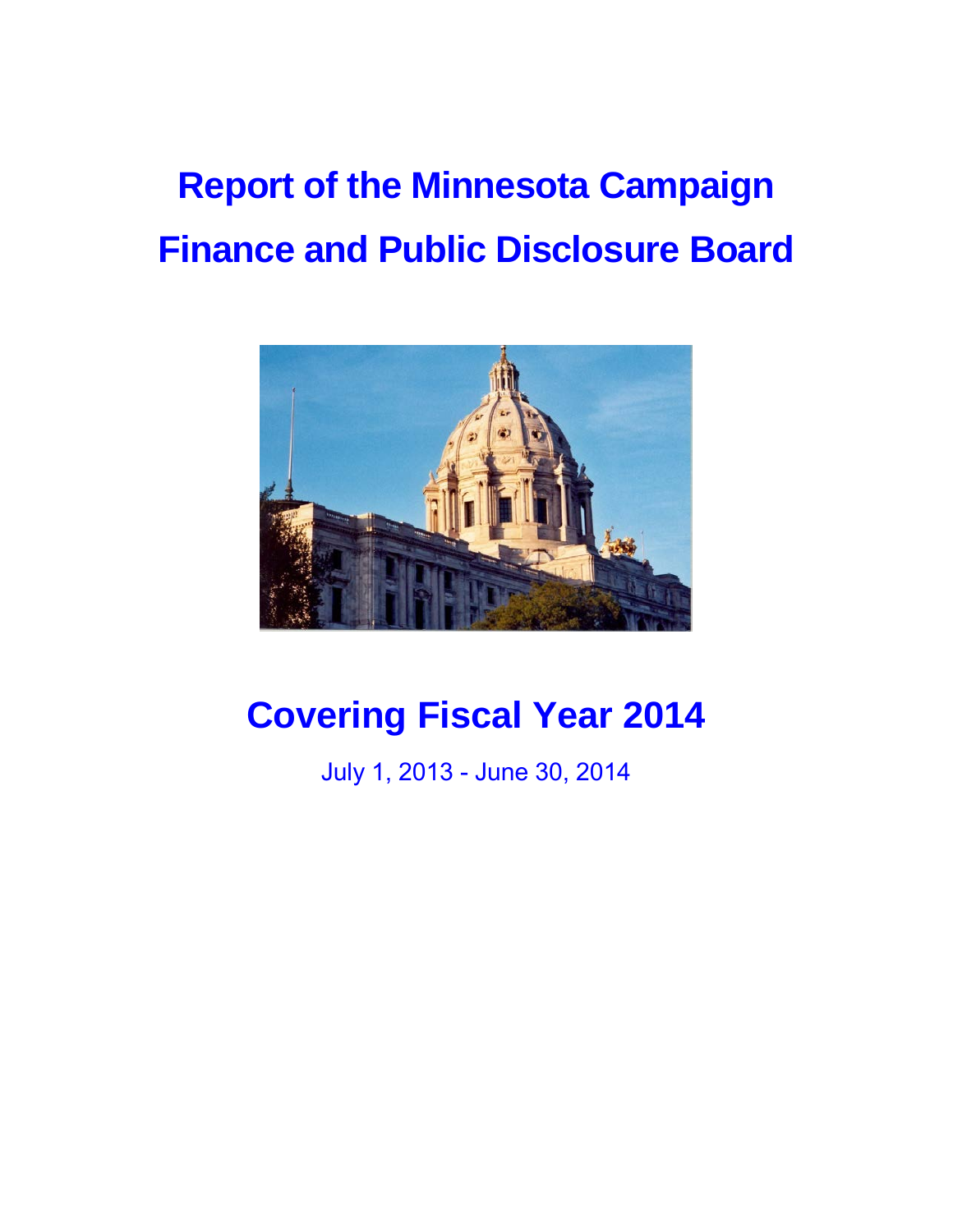Issued: February 3, 2015 CAMPAIGN FINANCE and PUBLIC DISCLOSURE BOARD Suite 190, Centennial Building 658 Cedar Street St. Paul MN 55155-1603

Telephone: (651)539-1180 or (800)657-3889 Fax: (651)539-1196 or (800)357-4114 Email: cf.board@state.mn.us Website: [http://www.cfboard.state.mn.us](http://www.cfboard.state.mn.us/)

This document is available in alternative formats to individuals with disabilities by calling (651)539-1180, (800)657-3889, or through the Minnesota Relay Service at (800)627-3529.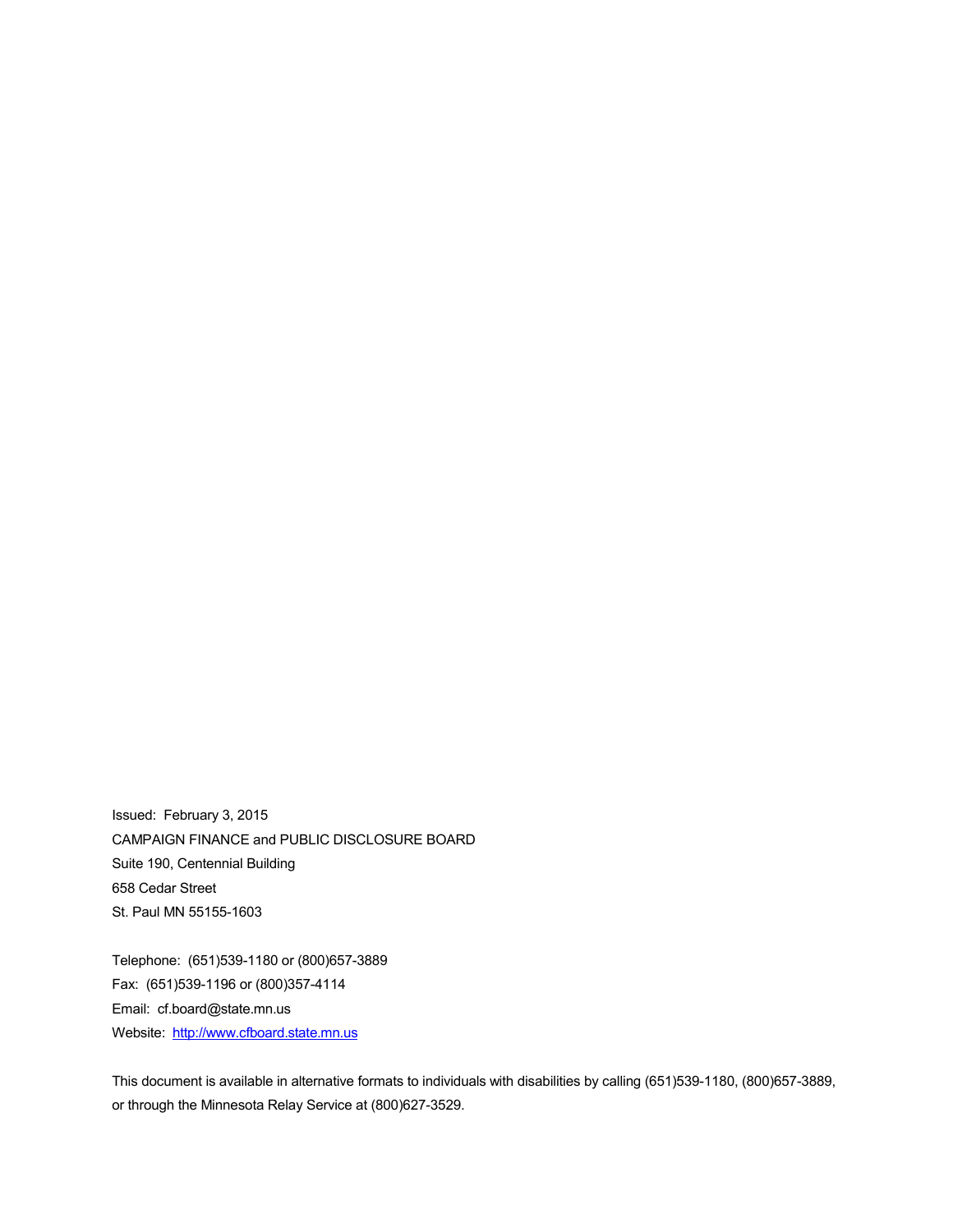# **Minnesota**  Campaign Finance and Public Disclosure Board

**DATE:** February 3, 2015

- **TO:** The Honorable Mark Dayton, Governor The Honorable Sandra Pappas, President of the Senate The Honorable Thomas Bakk, Senate Majority Leader The Honorable Kurt Daudt, Speaker of the House The Honorable Joyce Peppin, House Majority Leader The Honorable David Hann, Senate Minority Leader The Honorable Paul Thissen, House Minority Leader
- **FROM:** George Beck, Chair Campaign Finance and Public Disclosure Board

**SUBJECT:** Report of Board activities during fiscal year 2014 (July 1, 2013, through June 30, 2014)

Pursuant to Minnesota Statutes section 10A.02, subdivision 8 (a), the Campaign Finance and Public Disclosure Board submits this report of the Board's activities during fiscal year 2014.

The Board, consistent with its objectives and administrative procedures, provided guidance to the thousands of individuals and associations whose disclosure of certain political, economic interest, and lobbying activities is regulated by the Campaign Finance and Public Disclosure Act, Minnesota Statutes, Chapter 10A.

Included in this report is information about the campaign finance disclosure, the filing of lobbyist disbursement and lobbyist principal reports, and the filing of statements of economic interest by public officials.

Throughout its activities the Board strives to accomplish its mission; which is to promote public confidence in state government decision-making through development, administration, and enforcement of disclosure and public financing programs and ensure public access to and understanding of information filed with the Board.

We recognize the importance the State of Minnesota places on public disclosure laws and the regulation of campaign finance activity and appreciate the trust placed in the Board and its staff by the Legislature and the Office of the Governor.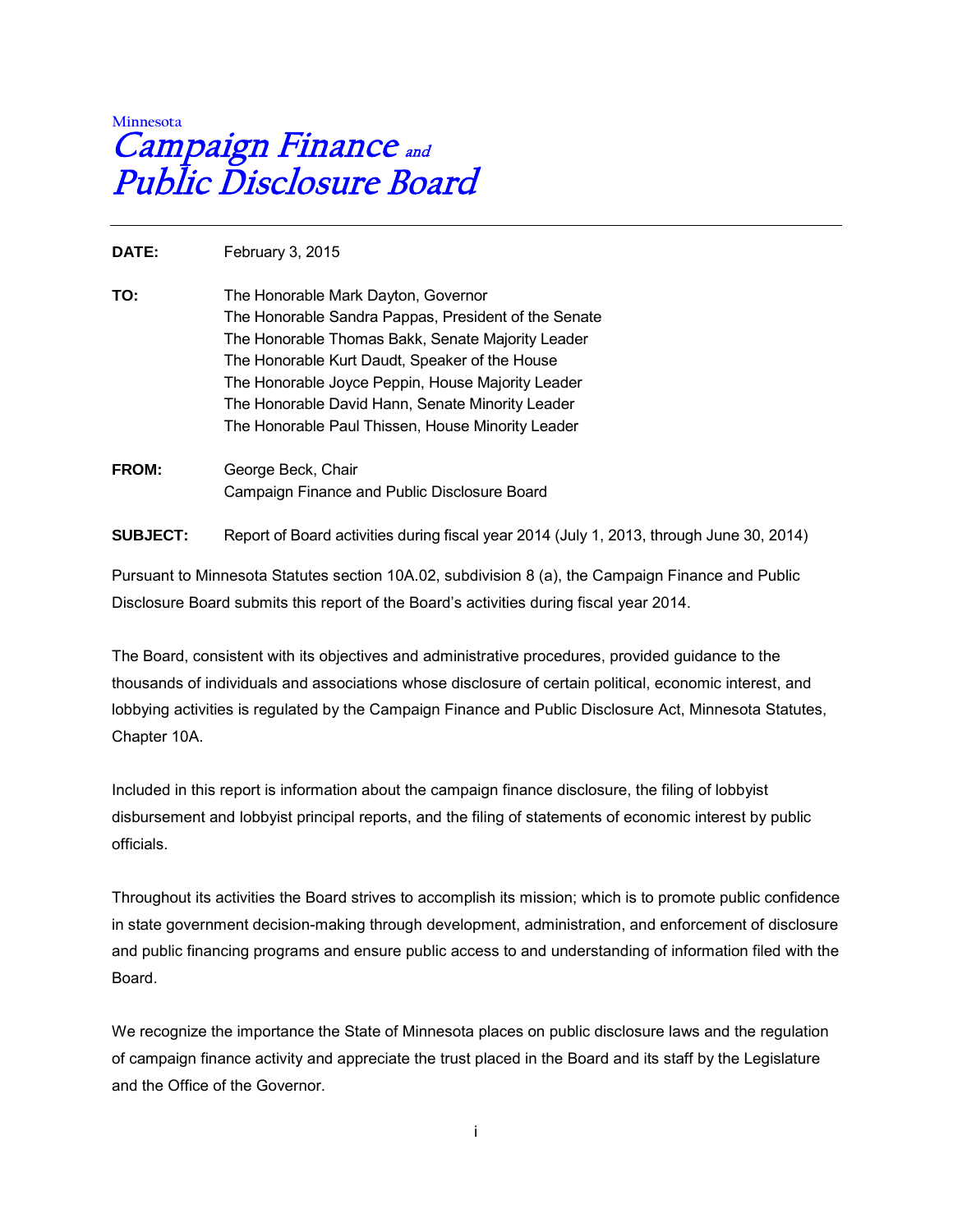# **TABLE OF CONTENTS**

| Penalties Paid for Late Filing of Disclosure Reports and other Violations of Chapter 10A 34 |  |
|---------------------------------------------------------------------------------------------|--|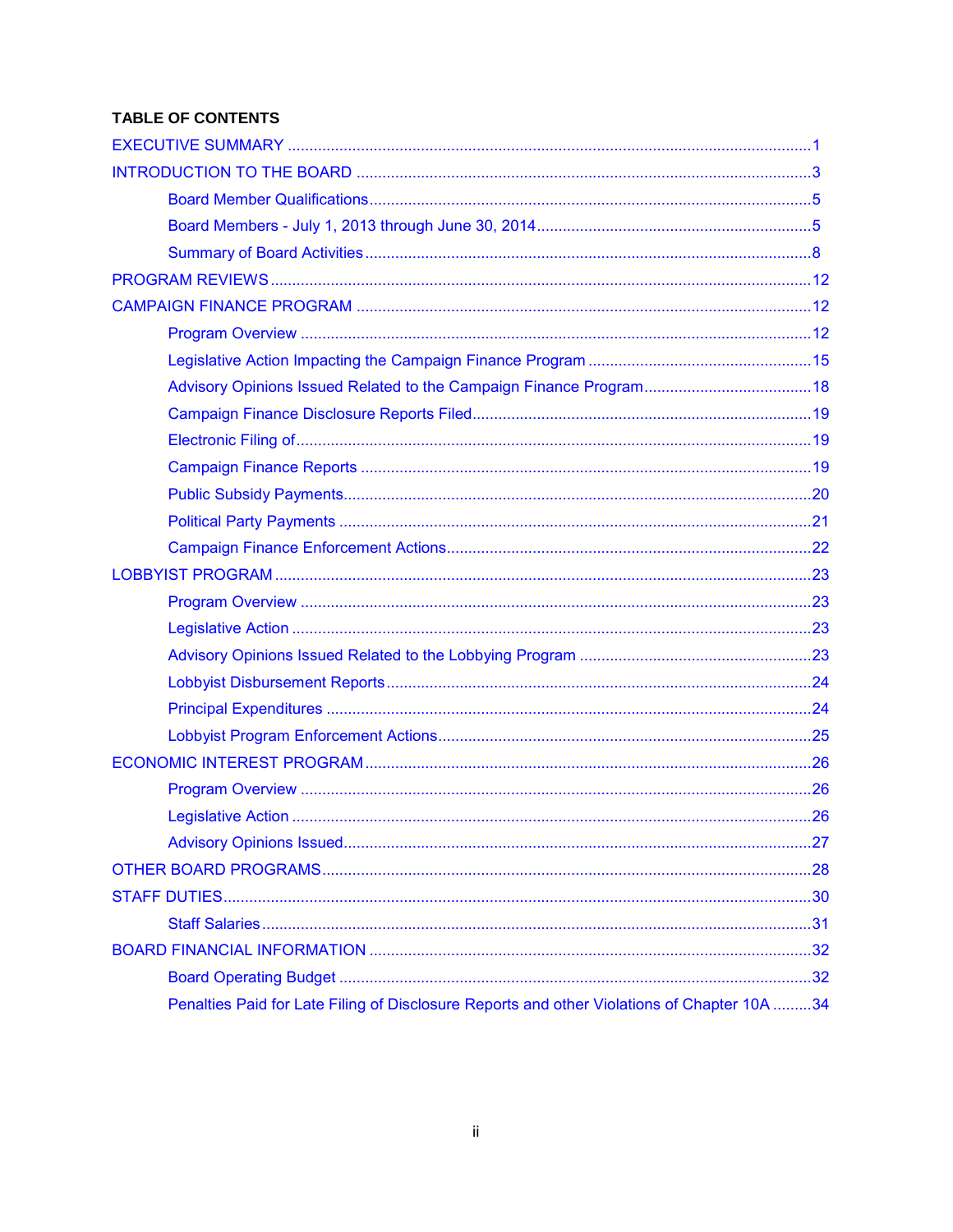#### <span id="page-4-0"></span>**EXECUTIVE SUMMARY**

The Campaign Finance and Public Disclosure Board is charged with the administration of the Campaign Finance and Public Disclosure Act, Chapter 10A of Minnesota Statutes. During fiscal year 2014, the Board faced two challenges in addition to its usual work in the administration and enforcement of Chapter 10A. The first was preparing the Board's computer hardware and databases to support future technology enhancements, specifically including a redesigned website. The second was implementing new investigation procedures enacted in 2014 and undertaking an expedited rulemaking directed by the legislature to augment those procedures.

In 2013, the legislature appropriated additional funds to the Board in part to support technology projects that would better serve the regulated communities and provide better disclosure to the general public. One of the most anticipated projects is a redesigned Board website. The Board's existing computer infrastructure, however, was not adequate to support the type of interactive features and on-demand access to data that will be key features that will be enhanced on the redesigned website. Significant work was required during the fiscal year to upgrade the Board's hardware and to reconfigure both the current and upgraded systems to efficiently support the Board's existing operations and any future enhancements to the website.

Staff also worked on initiatives to insure that the data that will be accessible from the new website is reliable. Between 2000 and 2013, over \$141,000,000 was reported in contributions between political committees, candidate committees, and party units registered with the Board. Because these contributions are both made and received by registered committees it should be possible to reconcile the contributions on reports submitted to the Board. In the database of contributions available on the Board's website approximately \$26,000,000 in contributions between registered committees did not reconcile. At the Board's direction, staff focused on the most recent reporting years and reconciled 99.9% of the transactions for the years 2011, 2012, and 2013. Staff reconciled 97% and 98% of the transactions for 2009 and 2010, respectively. Due to these efforts, users will be able to rely on the accuracy of the data generated by enhanced search functions on the redesigned website. Further information on the reconciliation project is available on page 13.

In 2014, the legislature repealed the statutory directive requiring the Board to investigate every complaint and gave the Board more flexibility to allocate its investigative resources to match the seriousness of an alleged violation. The legislature also added two additional requirements to the process used by the Board to investigate complaints: a prima facie determination and a probable cause determination. The Board and staff worked quickly to implement these procedures and to develop the notices required by the legislation. Additional information on changes to Chapter 10A is found on pages 15 and 26.

1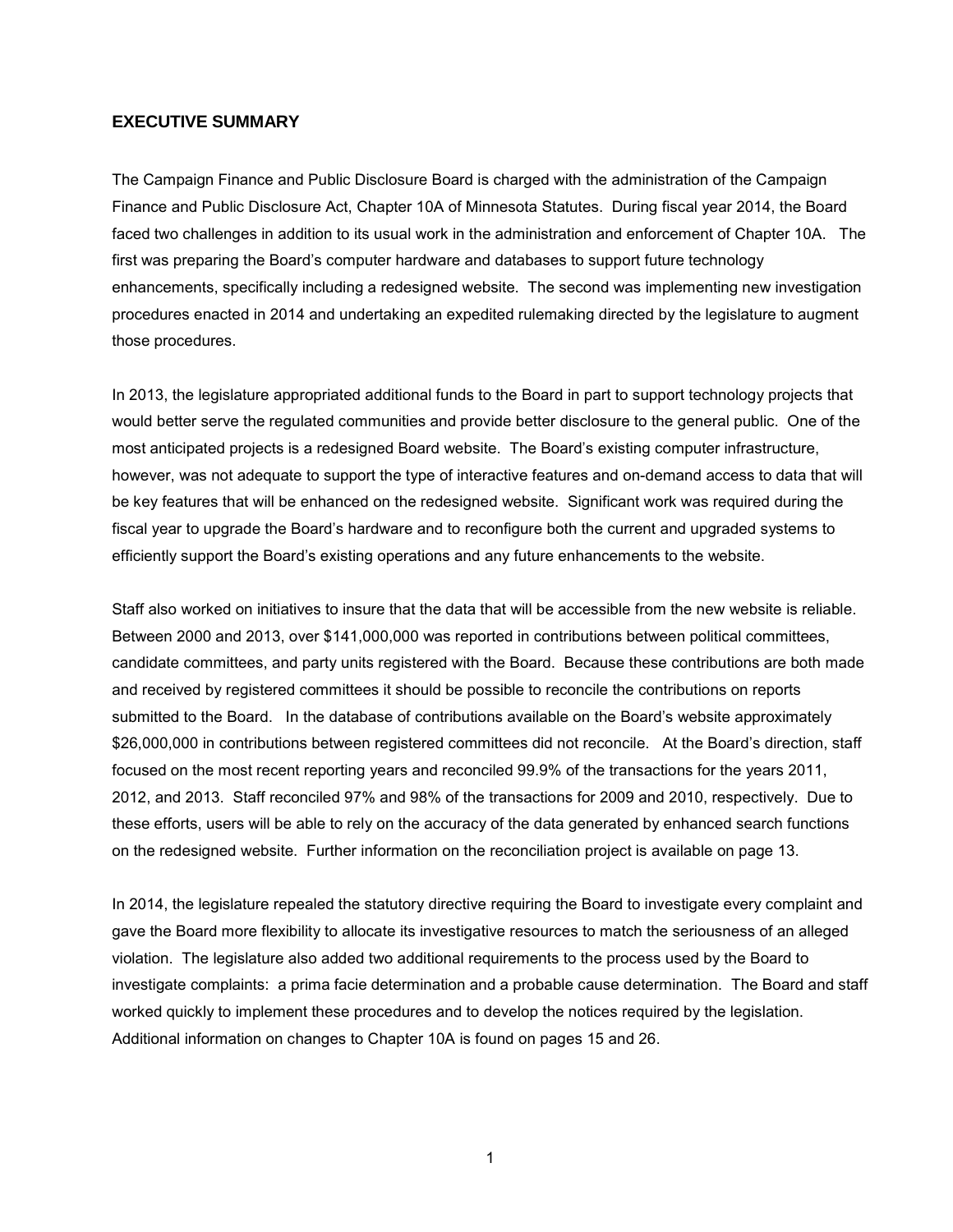The legislature also directed the Board to use the expedited process to adopt rules setting forth 1) the processes that the Board would use to initiate and oversee investigations; 2) when summary proceedings would be available; 3) the dedication of staff resources in taking witness testimony and conducting discovery; 4) the parties' rights and opportunities to be heard by the Board; and 5) Board hearings and dispositions of complaints, audits, and investigations.

The Board chair appointed three members to a rules committee. Over the course of four public meetings and a public hearing, the committee drafted proposed rules that were preliminarily approved by the Board. In addition to implementing the new legislative procedures related to complaints, the proposed rules establish less formal processes that can be used to review less serious violations and situations where the magnitude of a violation is not yet known. The proposed rules also protect individual due process rights by specifying the procedures that the Board will use to conduct all audits and investigations.

While the Board faced these unusual challenges in administering the campaign finance provisions of Chapter 10A, the lobbyist program remained relatively stable. About 1,400 lobbyists were registered with the Board at any one time throughout the fiscal year. The lobbyists represented about 1,300 principals. The principals reported total expenditures of \$74,753,493 in 2013. Additional information on the lobbyist program is found on page 23.

The economic interest disclosure program required public officials in approximately 2,180 positions to file economic interest statements with the Board. This number will grow significantly as legislation passed in 2013 takes effect to add judges and county commissioners elected on or after January 1, 2014, to the list of public officials who file with the Board. Details on the economic interest disclosure program are found on page 26.

During the fiscal year, the Board held nine scheduled meetings. During the meetings the Board issued three advisory opinions; reviewed and approved ten orders that resolved investigations based both on complaints filed with the Board and on inquiries initiated by the Board from the staff review of disclosure reports; and offered fifteen conciliation agreements to resolve contribution and spending limit violations of Chapter 10A.

The Board looks forward to building on its accomplishments in fiscal year 2014 to further improve the services provided to the regulated community and to the public.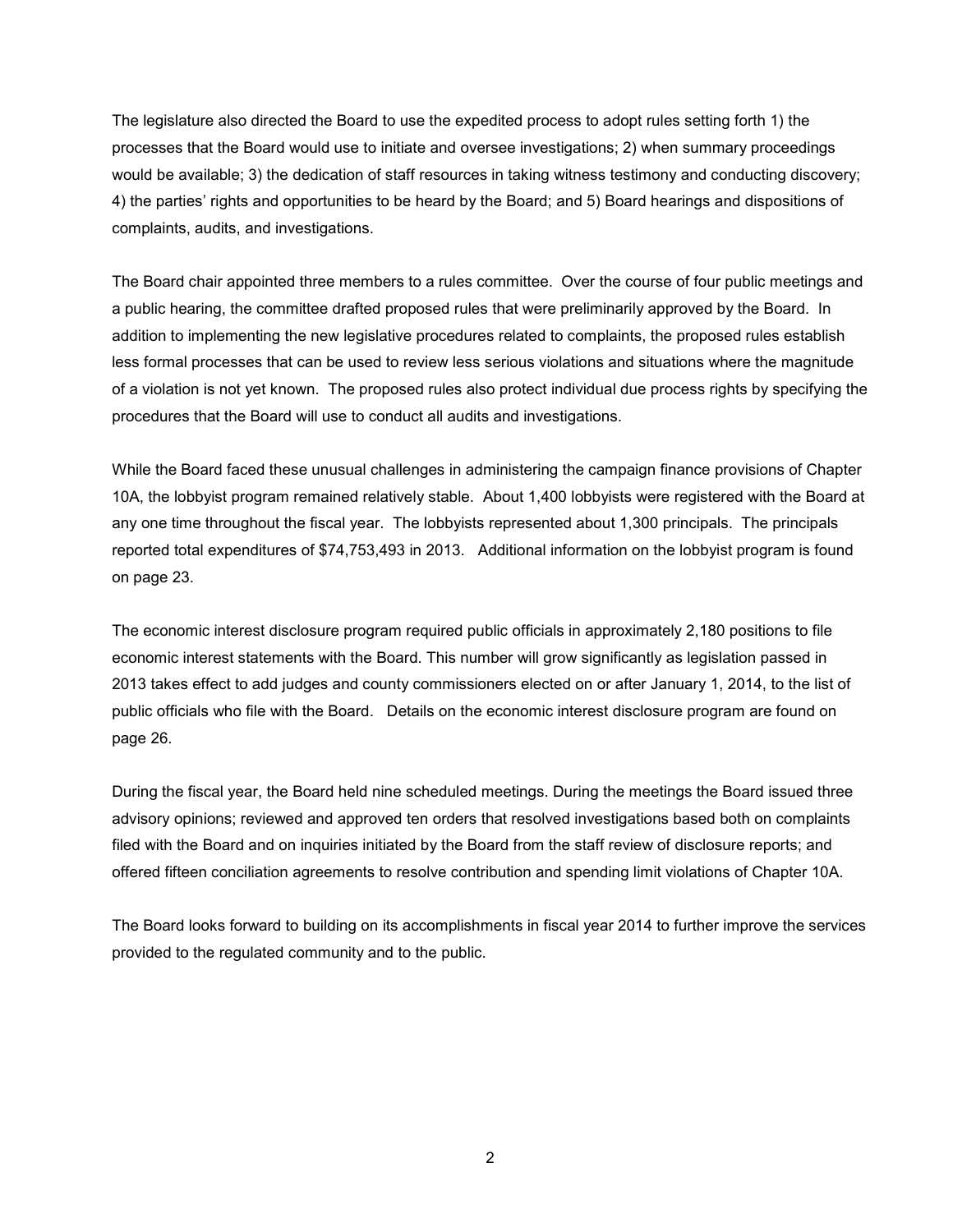#### <span id="page-6-0"></span>**INTRODUCTION TO THE BOARD**

**Authority The Campaign Finance and Public Disclosure Board was** established by the state legislature in 1974 through enactment of Chapter 10A of the Minnesota Statutes. Throughout its history the Board has enforced the provisions of Chapter 10A, promulgated and enforced Minnesota Rules 4501 through 4525, and issued advisory opinions to guide clients in meeting the chapter's requirements.

> New authority was given to the Board in Laws of 2013, Chapter 138, Article 1, which extended the Board's jurisdiction to three sections of Chapter 211B. Those sections are (1) 211B.04, which governs the "prepared and paid for" form of disclaimer, (2) 211B.12, which specifies the purposes for which campaign money may be legally used, and (3) 211B.15, which governs corporate contributions. The new authority is limited to those individuals and associations already under the Board's jurisdiction under Chapter 10A. The Board's new jurisdiction means that it may conduct investigations of possible violations of these statues and may also issue advisory opinions on these provisions. Article 1 of Chapter 138 went into effect on May 25, 2013.

**Mission Statement** To promote public confidence in state government decision-making through development, administration, and enforcement of disclosure and public financing programs which will ensure public access to and understanding of information filed with the Board.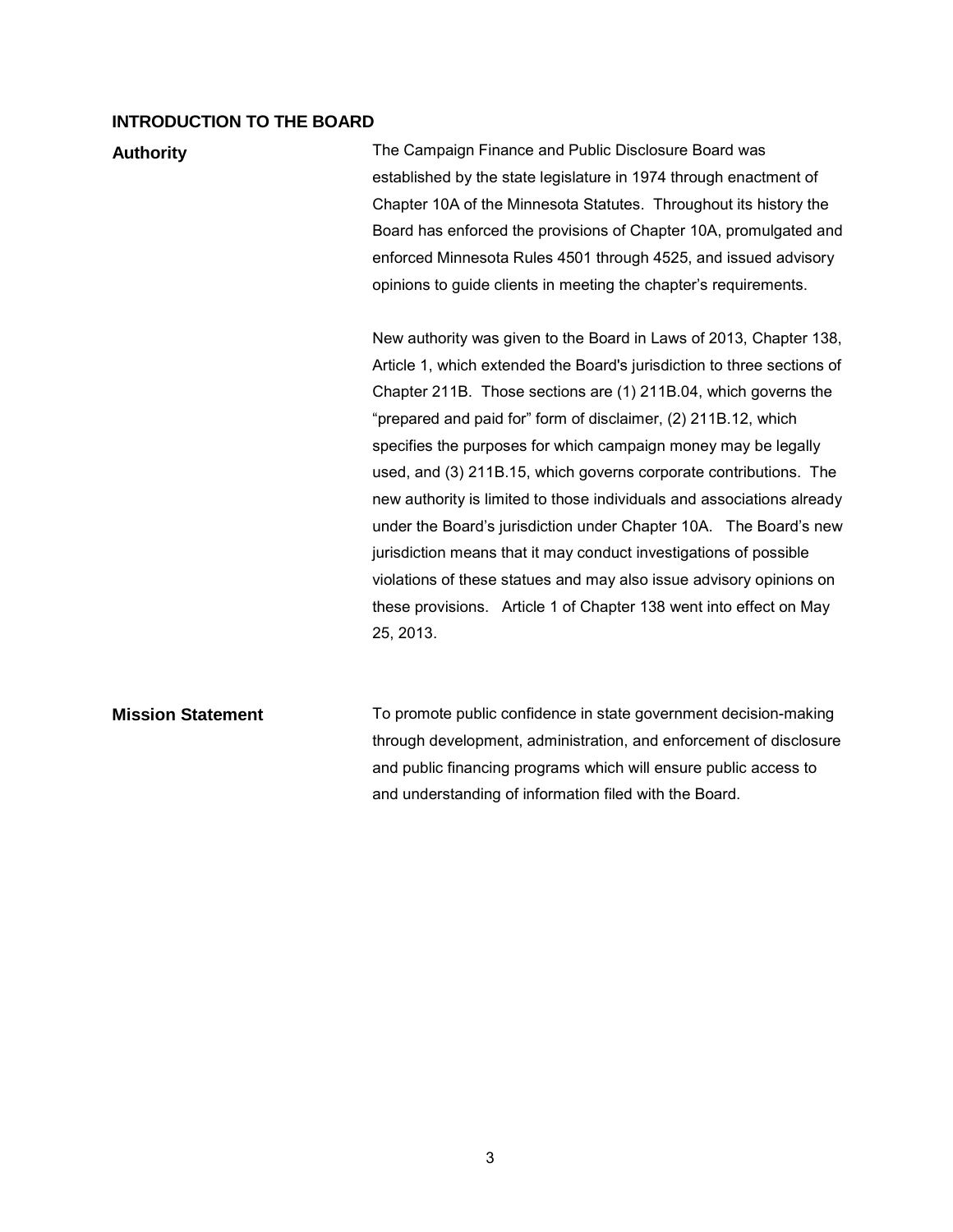| <b>Functions</b>            | Core functions of the Board include administration and management<br>of the:                                                                                                                                                                                                                                                                                                                                                                                                                                                                                                                                                                                                                                                                                                               |
|-----------------------------|--------------------------------------------------------------------------------------------------------------------------------------------------------------------------------------------------------------------------------------------------------------------------------------------------------------------------------------------------------------------------------------------------------------------------------------------------------------------------------------------------------------------------------------------------------------------------------------------------------------------------------------------------------------------------------------------------------------------------------------------------------------------------------------------|
|                             | registration and public disclosure by state legislative,<br>constitutional office, and judicial office candidates, political party<br>units, political committees, and political funds;<br>state public subsidy program that provides public funding to<br>qualified state candidates and the state committees of political<br>parties;<br>registration and public disclosure by lobbyists and principals<br>$\bullet$<br>attempting to influence state legislative action, administrative<br>action, and the official action of metropolitan governmental units;<br>disclosure of economic interest, conflicts of interest, and<br>$\bullet$<br>representation of a client for a fee under certain circumstances<br>for designated state and metropolitan governmental unit<br>officials. |
| <b>Goals and Objectives</b> | Create better compliance with the Campaign Finance and<br>Public Disclosure Act by moving to an educational model in<br>which providing easy to access information and training<br>reduces the number of violations.<br>Provide fair and consistent enforcement of the Act.<br>$\bullet$<br>Help citizens become better informed about public issues<br>$\bullet$<br>related to the Act.                                                                                                                                                                                                                                                                                                                                                                                                   |
| <b>Board and Staff</b>      | The Board consists of six members, none of who may be an<br>active lobbyist, a state elected official, or an active candidate for<br>state office. The Board is not non-partisan; rather it is multi-<br>partisan, with no more than three of the members of the Board<br>supporting the same political party. Additional information<br>about Board composition and members is found below.                                                                                                                                                                                                                                                                                                                                                                                               |
|                             | The Board was able to maintain 9 full time equivalent positions<br>during the fiscal year. Additional information about Board staff<br>is found beginning on page 31.                                                                                                                                                                                                                                                                                                                                                                                                                                                                                                                                                                                                                      |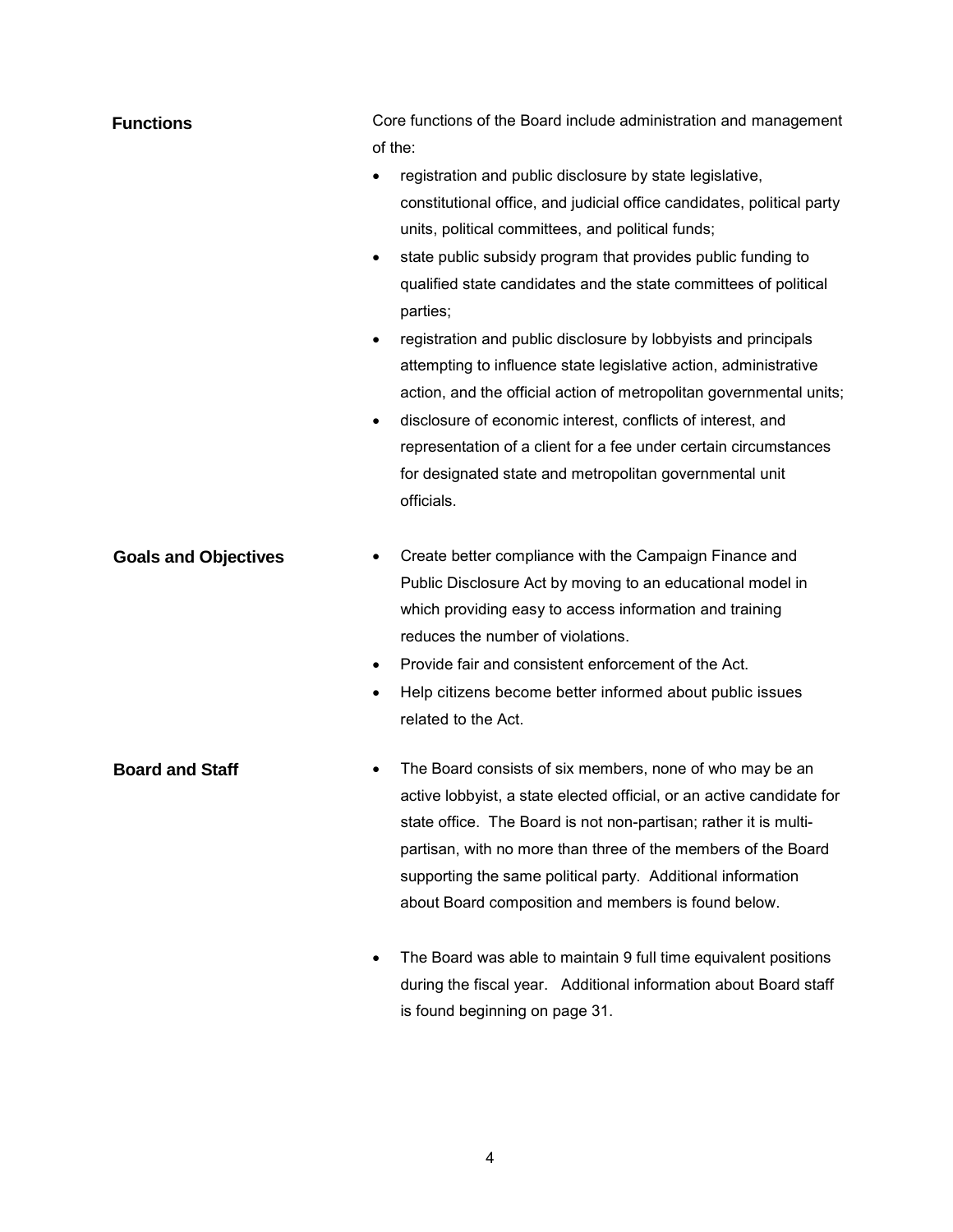#### <span id="page-8-0"></span>**Board Member Qualifications**

The Board consists of six citizen members who are responsible for the administration of the Campaign Finance and Public Disclosure Act. Members of the Board are appointed by the Governor to staggered fouryear terms. Their appointments must be confirmed by a three-fifths vote of the members of each body of the legislature. Two members must be former members of the legislature who support different political parties; two members must be persons who have not been public officials, held any political party office other than precinct delegate, or been elected to public office for which party designation is required by statute in the three years preceding the date of their appointment; and the other two members must support different political parties. The Board holds regular monthly meetings, which are open to the public and executive session meetings which are closed to the public.

#### <span id="page-8-1"></span>**Board Members - July 1, 2013, through June 30, 2014**



#### **George Beck**

George Beck was appointed to the Board in February of 2012 by Governor Mark Dayton for a term ending in January of 2016. He fills a Board position requiring a member who has not been a public official, held any political party office other than precinct delegate, or been elected to public office for which party designation is required by statute in the three years preceding the member's appointment. Judge Beck is a retired administrative law judge who served in that position for nearly 30 years. He presently works as an arbitrator with the American Arbitration Association and also serves on the Hennepin County Human Resources Board. Judge Beck holds a BA degree from the University of Chicago and a JD degree from the University of Minnesota Law School.



#### **Andy Luger - Left Board October 9, 2013**

Andy Luger was appointed in March 2011 by Governor Mark Dayton for a term ending in January 2015. Mr. Luger resigned from the Board on October 9, 2013. He filled a Board position requiring a member who supports a political party but otherwise has no restrictions on previous political activities. He graduated from the Georgetown University Law Center magna cum laude and is a summa cum laude graduate of Amherst College.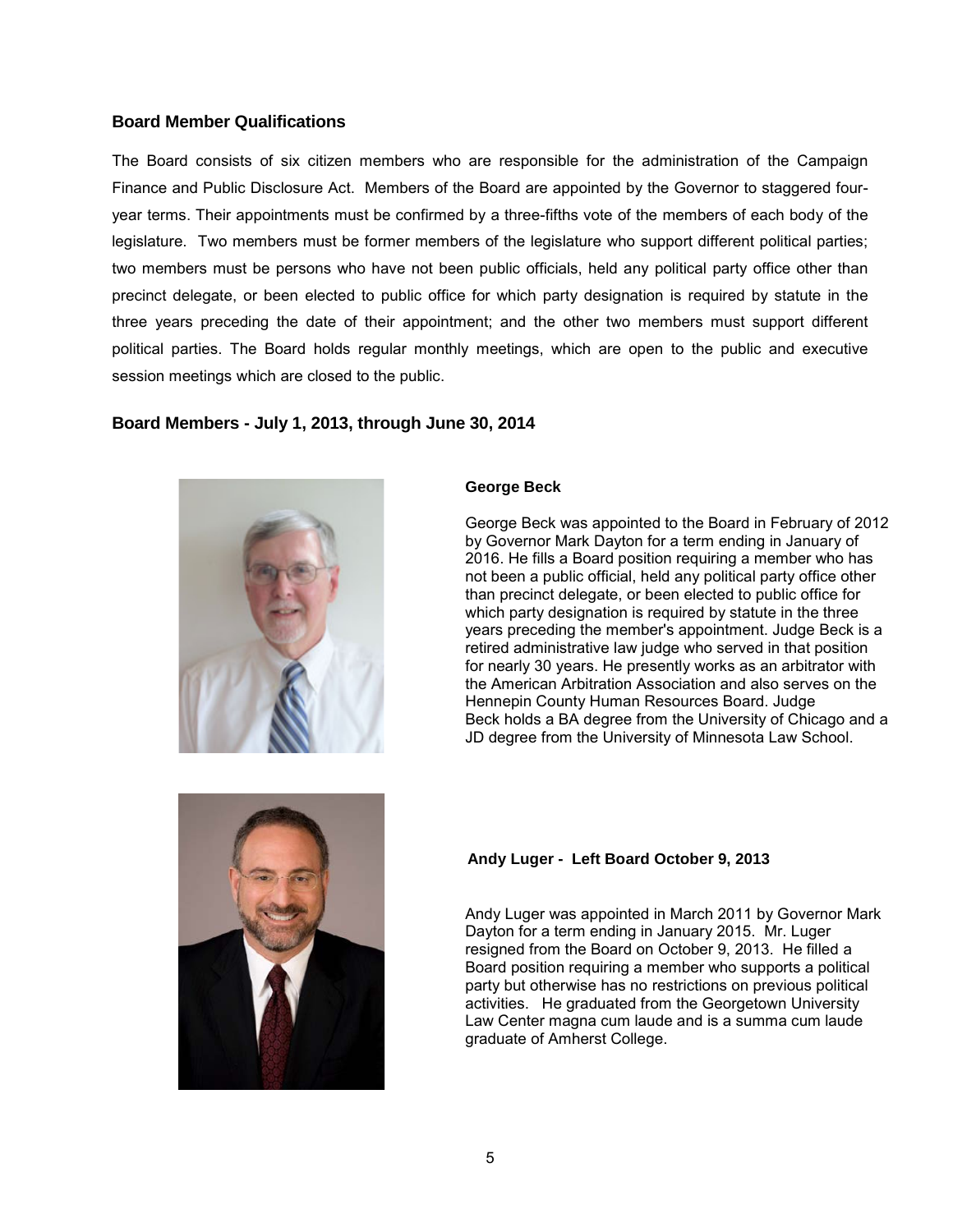#### **Neil Peterson**



Neil Peterson was appointed in February of 2012 by Governor Mark Dayton for a term ending in January of 2016. He fills the position of a former RPM legislator and served as a state representative from 2005 - 2008. Mr. Peterson is active in the second half of his business career in commercial/industrial real estate, client advisory and property management. The first half of his business career was in commercial banking. Concurrently, he was elected to public office in Bloomington, serving four terms on the city council and three terms as mayor; his last term overseeing the construction and opening of the Mall of America. He was appointed to the Metropolitan Council by Governor Carlson and served 4 years before withdrawing from public office in 1999. During his two terms in the state legislature Mr. Peterson was recognized for involvement in passage of legislation for the new Twins Stadium, Smoke Free Minnesota, and transportation funding. He has a degree in economics from Hastings College, Hastings Nebraska, and Stonier Graduate School of Banking, Rutgers University. He is married to his high school sweetheart Patricia, and they enjoy their three daughters and eight grandchildren.



#### **Ed Oliver**

Ed Oliver was appointed in June of 2013 by Governor Dayton for a term ending in January of 2017. He fills a Board position that has no restrictions on previous political activities. Mr. Oliver was a member of the Minnesota State Senate from 1993 - 2002, and served as an Assistant Minority Leader from 1998 - 2002. Mr. Oliver is an arbitrator with FINRA Dispute Resolution, Inc., and is owner and president of Oliver Financial. He currently serves on the board of the Friends of the Mississippi River, and previously served on the Minnesota State Arts Board and as a member of the Great Lakes Commission. Mr. Oliver is a University of Minnesota, College of Liberal Arts graduate where he was awarded a Bachelor of Arts degree with a major in economics.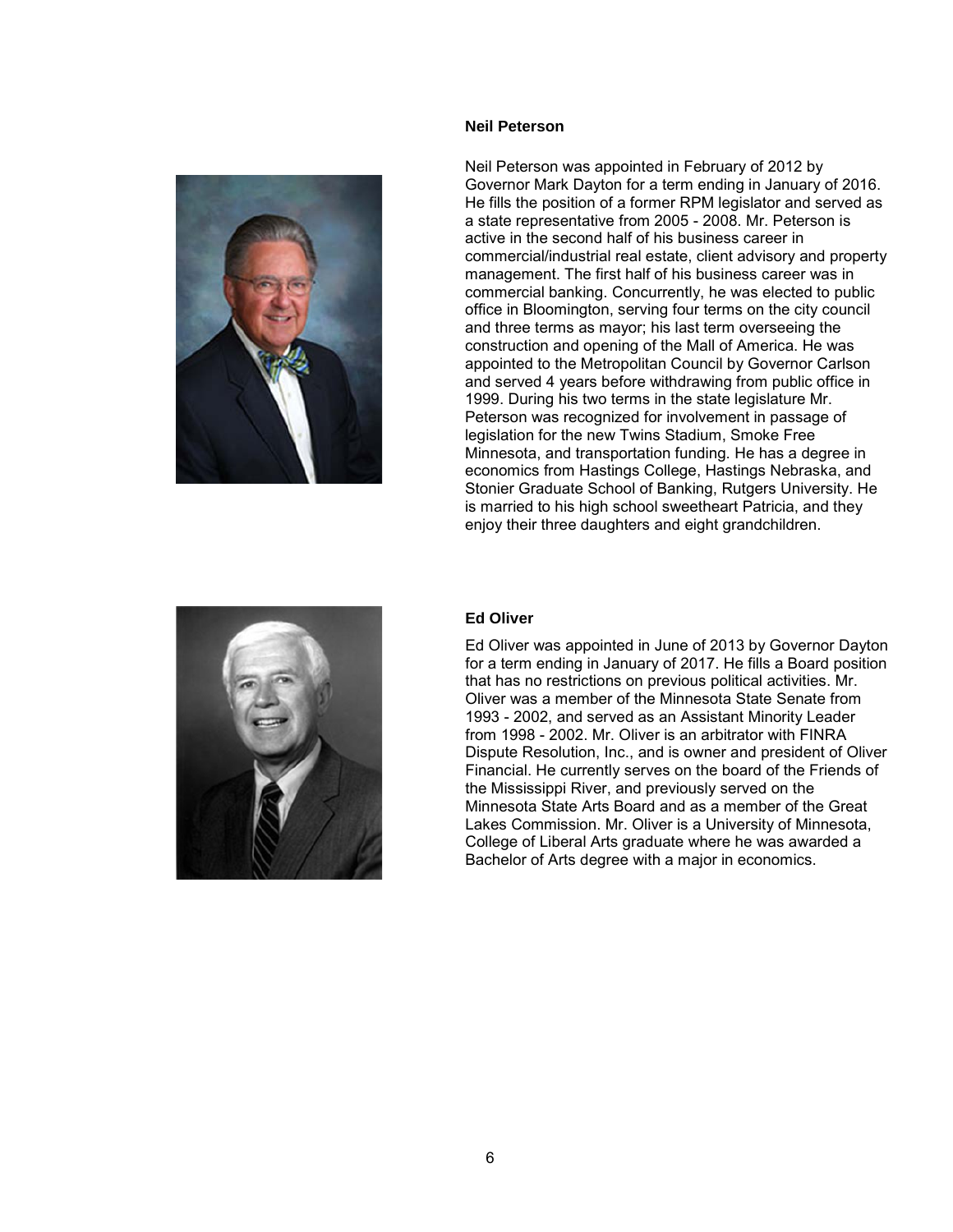

#### **Christian Sande**

Christian Sande was appointed to the Board in October 2013, by Governor Mark Dayton to fill a vacancy in a term that ends in January of 2015. He occupies a Board position for a member who has not been a public official, held any political party office other than precinct delegate, or been elected to public office for which party designation is required by statute in the three years preceding the member's appointment. Mr. Sande is an attorney in private practice focusing on securities fraud litigation and antitrust and consumer fraud class actions. In the years prior to his appointment, Mr. Sande was a candidate for statewide office and has served as treasurer and legal counsel for several political funds and candidate committees. He is a member of the Minnesota and Washington State Bar Associations and the Public Investors Arbitration Bar Association. He is a graduate of Hamline University College of Liberal Arts and William Mitchell College of Law.

#### **John Scanlon - - Left Board March 1, 2014**

John Scanlon was appointed in October 2008 by Governor Tim Pawlenty to fill an unexpired term and reappointed in January 2010 for a term ending in January 2014. Mr. Scanlon continued to serve until a new member was appointed by the Governor. He filled a Board position requiring a member who has not been a public official, held any political party office other than precinct delegate, or been elected to public office for which party designation is required by statute in the three years preceding the member's appointment to the Board. Mr. Scanlon is an assistant general counsel with 3M Company. He currently provides general legal counsel to several 3M divisions and U.S.-based subsidiaries in a variety of substantive areas of law including contract, antitrust, product liability, product representation, and distribution. Previously he was an attorney with Dorsey and Whitney in Minneapolis and a law clerk to U.S. District Court Judge Paul A. Magnuson. He is a graduate of the University of Notre Dame and Notre Dame Law School.

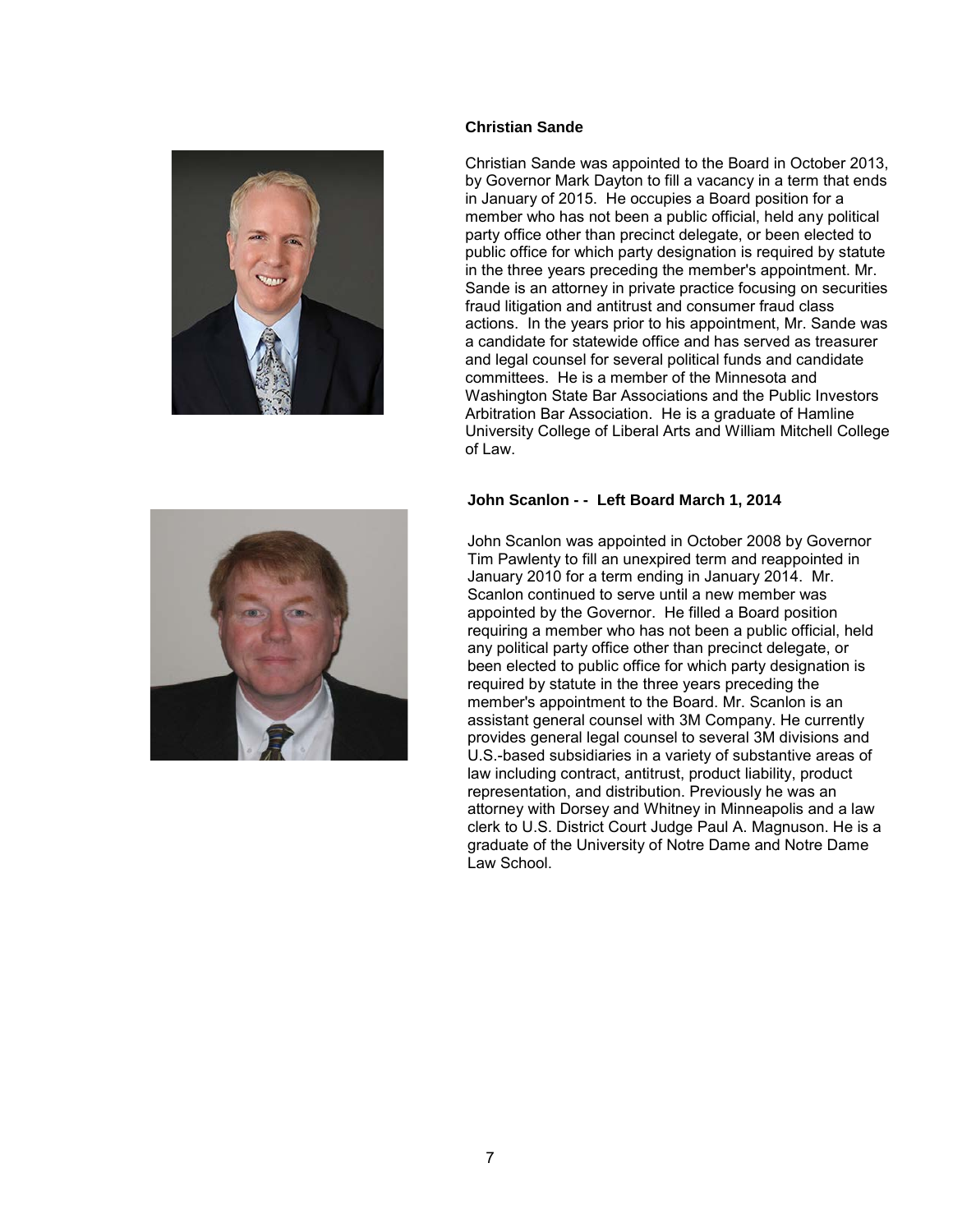

#### **Deanna Wiener**

Deanna Wiener was appointed in March 2011 by Governor Mark Dayton for a term ending in January of 2015. She fills the position of a former DFL legislator and served as a state senator from 1993-2003. Ms. Wiener has been a Realtor since 1977 and is currently a Broker and Co-owner of Cardinal Realty Co. She is also a partner in land development businesses. Currently she serves as a director to the National Association of Realtors and is a board member of the St. Paul Association of Realtors and serves on the board of the Friends of Mississippi. She is a graduate of St. Mary's Jr. College, now St. Catherine's, with an associate degree in nursing.

#### <span id="page-11-0"></span>**Summary of Board Activities**

**Meetings** The Campaign Finance and Public Disclosure Board held 9 scheduled meetings during the fiscal year. Minutes of Board meetings are published on the Board's web site. A rules committee was appointed in April 2014. This committee held four public meetings and a public hearing during the fiscal year.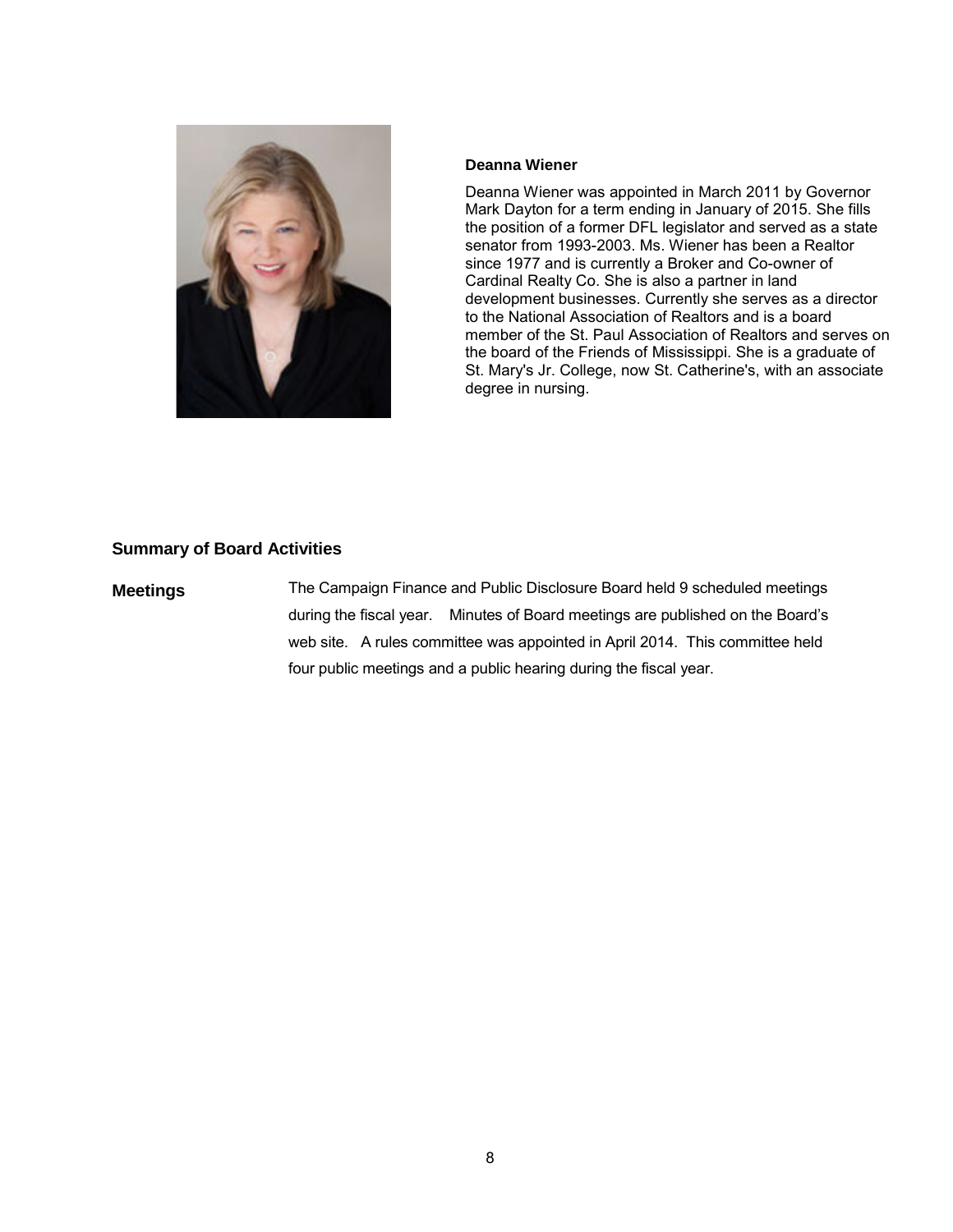**Advisory Opinion Procedure** The Board is authorized to issue advisory opinions on the requirements of the Campaign Finance and Public Disclosure Act (Minn. Stat. chapter 10A), Minnesota Statutes sections 211B.04, 211B.12, and 211B.15 if the requestor is under the jurisdiction of Chapter 10A, and the Hennepin County Disclosure Law (Minn. Stat. §§ 383B.041 - 383B.058). Individuals or associations may ask for advisory opinions based on real or hypothetical situations to guide their compliance with these laws.

> A request for an advisory opinion and the opinion itself are nonpublic data. The Board provides Consent to Release Information forms to individuals requesting opinions as part of the procedures under this law. If the requester does not consent to the publication of the requester's identity, the Board generally publishes a public version of the opinion, which does not identify the requester.

> A written advisory opinion issued by the Board is binding on the Board in any subsequent Board proceeding concerning the person making or covered by the request and is a defense in a judicial proceeding that involves the subject matter of the opinion and is brought against the person making or covered by the request unless: 1) the Board has amended or revoked the opinion before the initiation of the Board or judicial proceeding, has notified the person making or covered by the request of its action, and has allowed at least 30 days for the person to do anything that might be necessary to comply with the amended or revoked opinion; 2) the request has omitted or misstated material facts; or 3) the person making or covered by the request has not acted in good faith in reliance on the opinion.

> A total of three advisory opinions were issued in fiscal year 2014. A summary of each advisory opinion issued during the fiscal year is provided in the review of programs administered by the Board.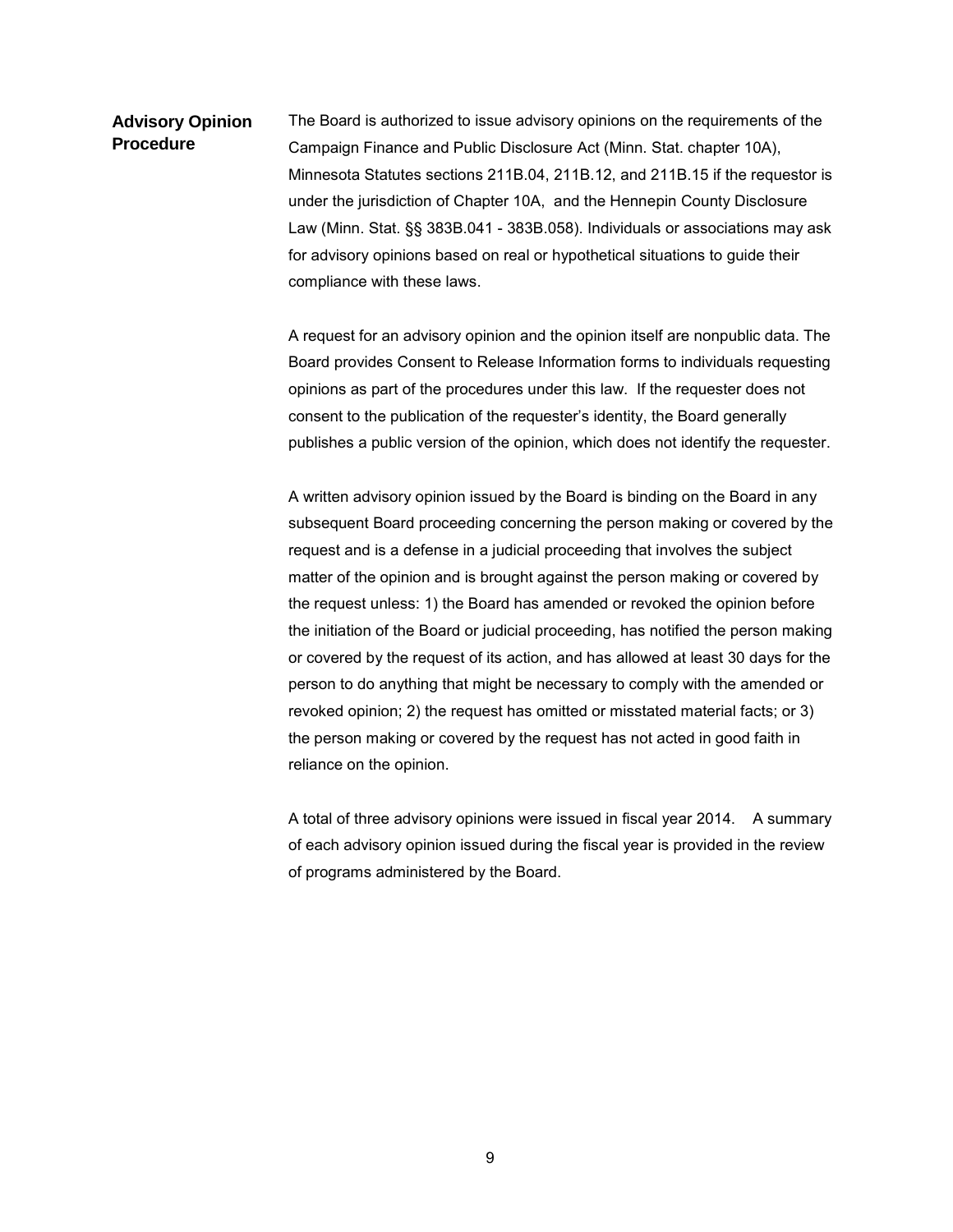# **Education and Training Outreach**

To accomplish the goal of educating clients and the interested public on the compliance and reporting requirements of Chapter 10A Board staff conducted the following training during the fiscal year:

- 14 compliance training sessions for candidates and treasurers and chairs of principal campaign committees, political party units, and political committees and funds. Approximately 200 persons attended the compliance training classes
- 16 computer lab training classes for clients who use the Campaign Finance Reporter software
- 1 seminar for lobbyists prior to the 2014 legislative session.

The Board also maintains nine videos on specific topics related to using Campaign Finance Reporter. The videos are available on the Board's web site. Based on favorable client feedback both of these training tools will be used more extensively in the future.

Additionally Board staff participated in numerous panels, presented at many continuing legal education courses, and spoke to interested groups of the public on the requirements of Chapter 10A.

**Use of Technology** The Board has long recognized the value of receiving disclosure reports in electronic format. Electronic reports may be moved directly into Board databases where the records are analyzed for compliance issues and then exported to the Board's website for faster disclosure to the public. Electronic filing eliminates the cost and errors associated with data entry of paper reports.

> To facilitate electronic filing the Board developed web based applications for filing lobbyist disbursement reports, lobbyist principal reports, and the annual certification by public officials of the economic interest statement. Use of these web based applications is optional, clients may still file a paper report, but all three applications have participation rates of over 90%, which indicates that clients also prefer electronic filing.

The Board increasingly turns to the internet to provide the point of access for clients and the general public to Board applications and information. The Board's website monitoring tools are by calendar year, not fiscal year.

10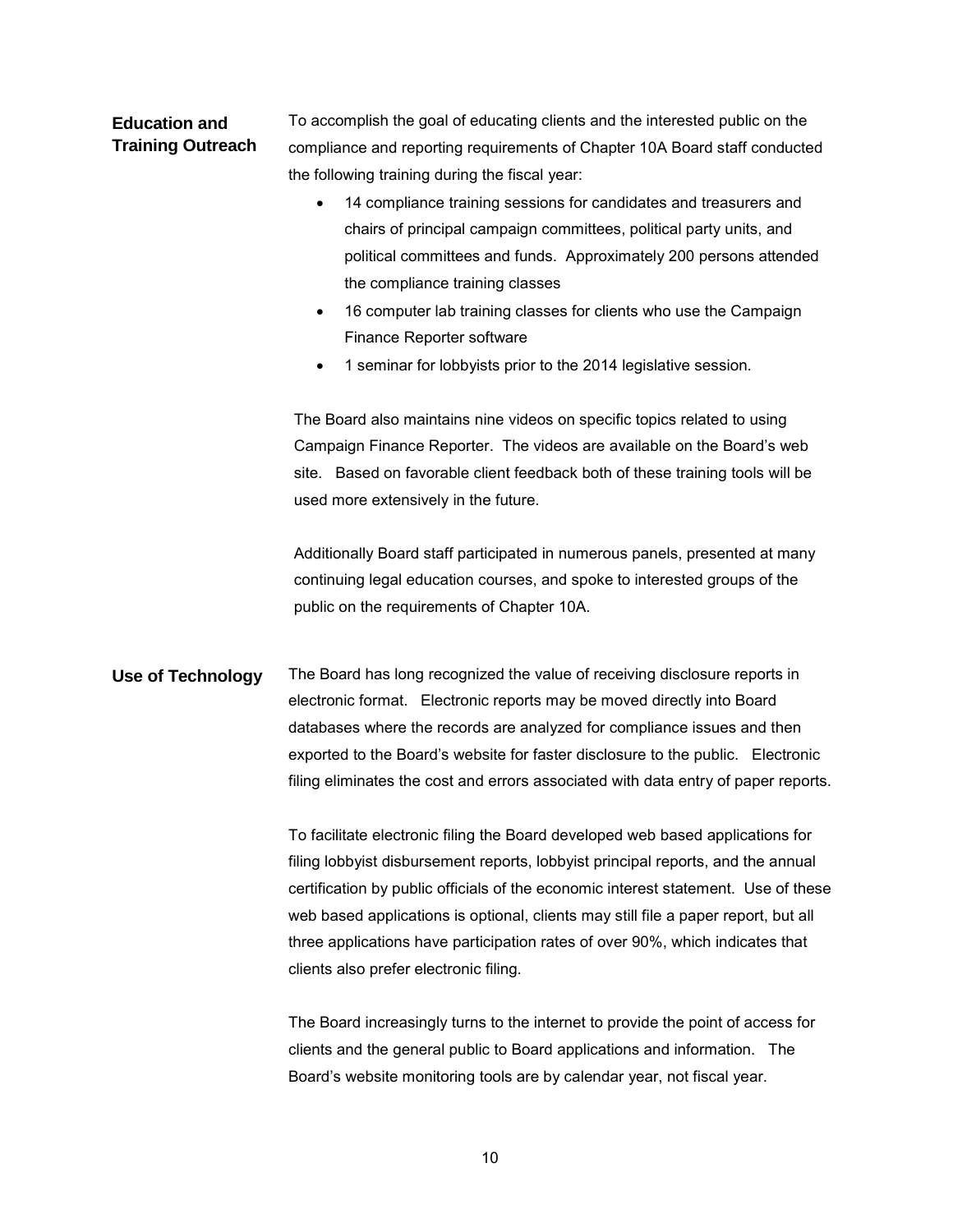

The Board website offers

- Board meeting notices and minutes;
- Board enforcement actions findings and conciliation agreements;
- Advisory Opinions;
- Lists of lobbyists and associations, candidate committees, political committees, political funds, party units, and public officials;
- Copies of all campaign finance and lobbyist reports;
- Electronic filing for lobbyists and lobbyist principals;
- Electronic filing of the *Annual Statement of Economic Interest* for public officials;
- All Board publications and forms;
- Searchable databases of campaign finance contributions;
- Searchable database of independent expenditures;
- Campaign Finance Summaries;
- Lobbyist Disbursement Summaries;
- Annual Report of Lobbyist Principal Expenditures;
- <span id="page-14-0"></span>• Training videos on the use of Campaign Finance Reporter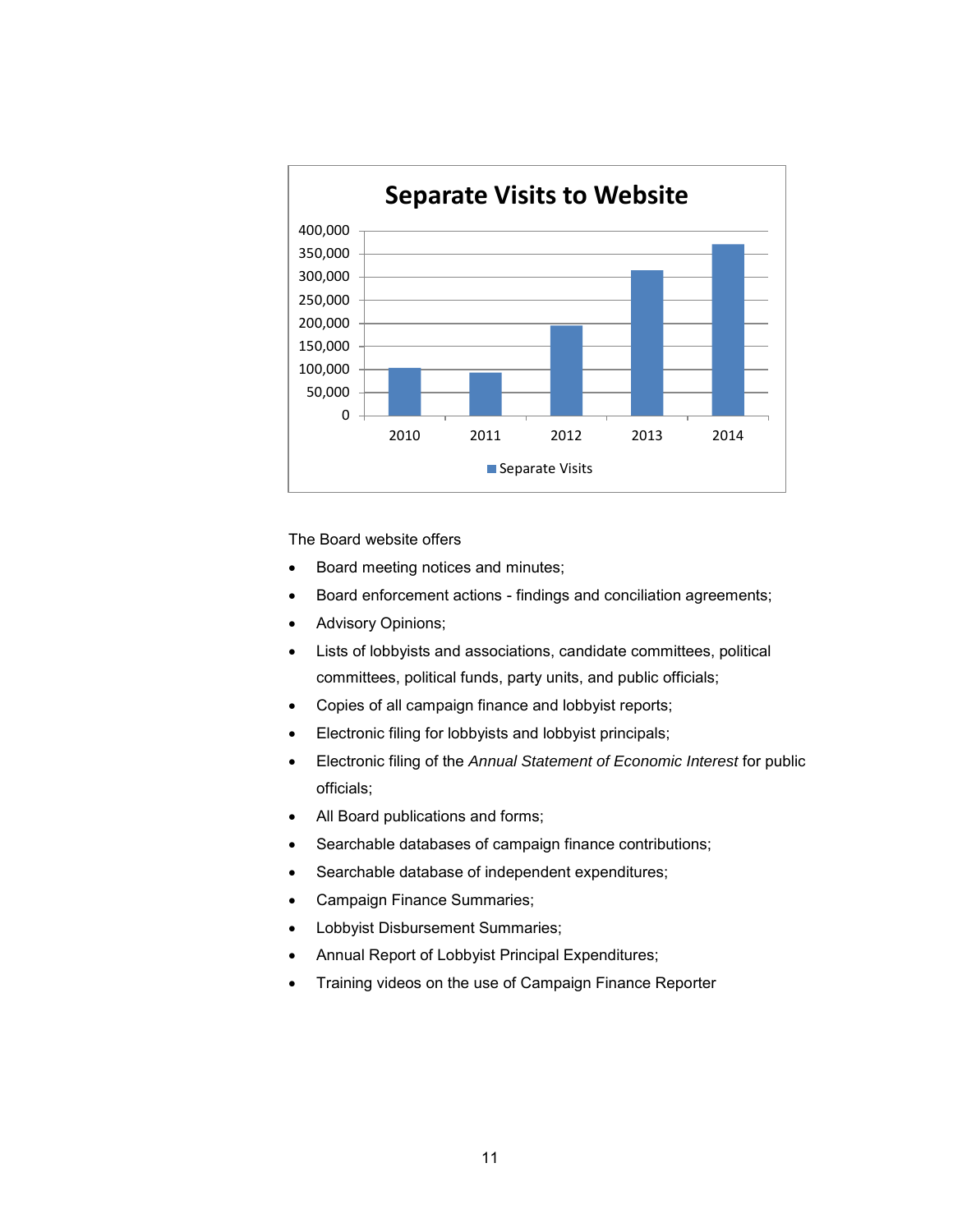#### **PROGRAM REVIEWS**

The Board administers three major and several minor programs as authorized by Minnesota Statutes Chapter 10A. The major programs are campaign finance, lobbying, and economic interest disclosure. The review of each major program includes a general description of the program, a review of legislation passed during the fiscal year that affects the program, a review of any Board advisory opinions issued during the time period for the program area, and an overview of administrative activity that occurred during the fiscal year**.** 

#### <span id="page-15-0"></span>**CAMPAIGN FINANCE PROGRAM**

# <span id="page-15-1"></span>**Program Overview** The Board administers the provisions of Chapter 10A of the Minnesota Statutes that govern campaign finance laws for principal campaign committees, political committees, political funds, political party units, and independent expenditure committees and funds.

During a non-election year these committees and funds file one year-end report disclosing receipts and expenditures to the Board. During an election year constitutional candidates and appellate court judicial candidates on the ballot file six reports as do state central political party units and legislative caucus party units. All other state level candidates on the ballot and all other party units file three reports during an election year. Political committees and funds file six reports during an election year. Information on the number of reports filed is found on page 19.

Each filed report is reviewed by Board staff for compliance with the disclosure law requirements, including accurate accounting and reporting, and adherence to applicable contribution and expenditure limits. Violations of contribution and expenditure limits are resolved through either a conciliation agreement or in some cases a Board order. Information on Board investigations and enforcement actions is found on page 22.

As a part of the campaign finance program the Board administers and regulates the distribution of payments for the state's public subsidy program, which provides public funding to qualified state candidates and the state committees of political parties. Payments are made following the state primary election to candidates and monthly to the state committees of political parties. Information on the payments is found on page 20 and 21.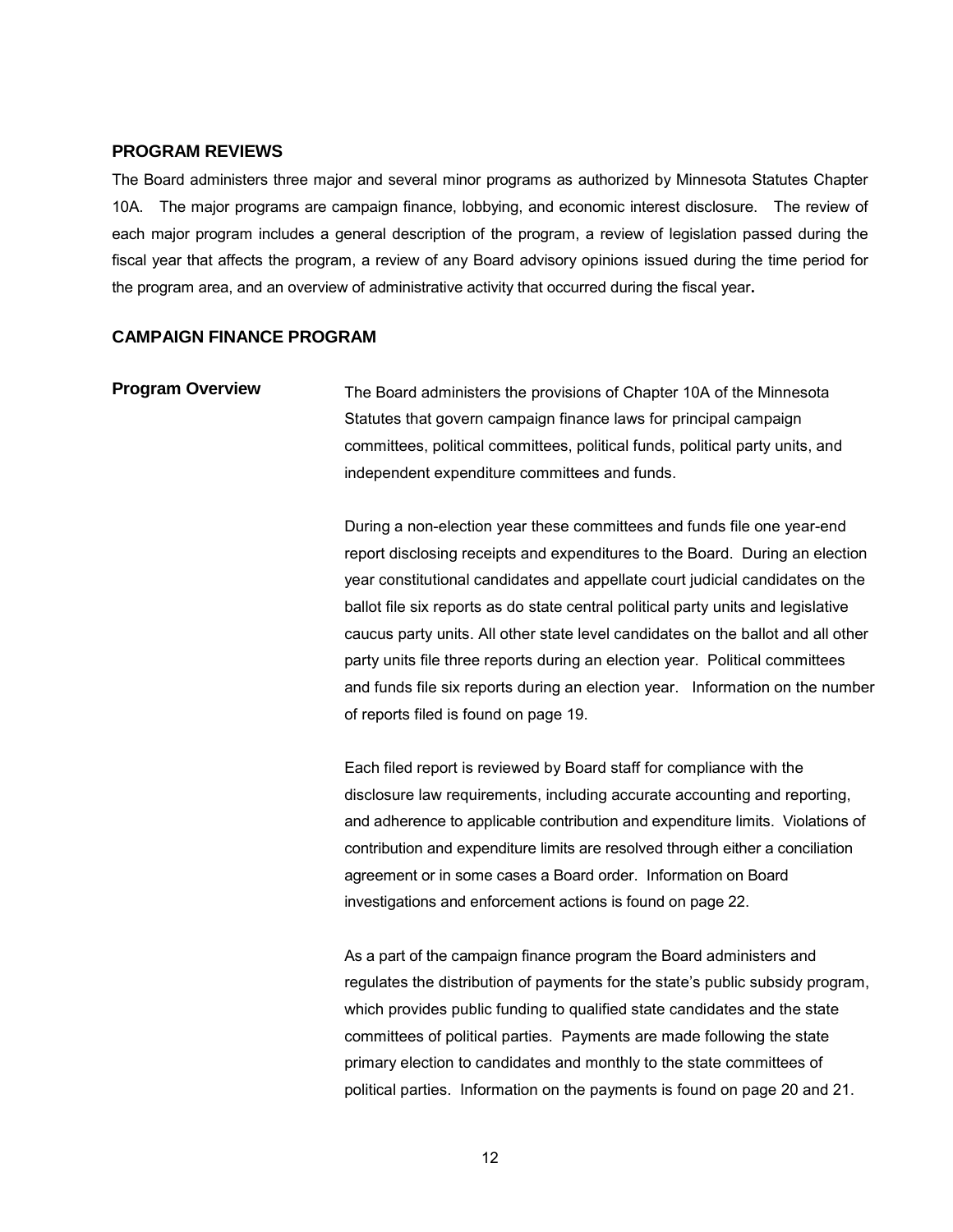# **Reconciliation of**

**Contributions** In order to ensure that information on contributions reported to the Board is as accurate as possible staff conducts an annual reconciliation of contributions issued by a registered committee to another registered committee. The reconciliation is to ensure that contributions reported as being made are also reported as being received. It became apparent in 2013 that a significant amount of contributions as recorded in the Board's databases did not reconcile.

For the years 2000 through 2012 a total of \$136,715,444 in contributions between donor and recipient registered committees was reported. Of that amount \$26,265,867 did not reconcile on November 1, 2013. The Board directed staff to identify the reasons for the discrepancies and if possible correct the database. Staff research found that most contributions did in fact reconcile based on the official records of the Board, but that information on paper reports and amendments were not always reflected in the Board database. Additionally, contributions given at the end of a reporting year were often not reported by the recipient committees until the following reporting year.

Using documentation already on file with the Board staff was able to dramatically reduce the amount of contributions that did not reconcile. The Board directed staff to initially focus on contributions reported in the years 2009 through 2012. The 2013 year-end reports were filed after the reconciliation project started. The progress made in the reconciliation of contributions is shown in the table below.

The left column represents the amounts of unreconciled contributions when the Board first focused on the issue in November 2013. The Current Status column represents the progress made by the time this report was issued. The amount of unreconciled contributions has been reduced from the initial \$26,265,867 to \$12,004,214 after adding in the contributions reported in reporting year 2013. The current level at which contributions reconcile for the years 2011 through 2013 is over 99%. Staff will continue to work on the reconciliation and provide the Board with options on improving the quality of the data available to the public.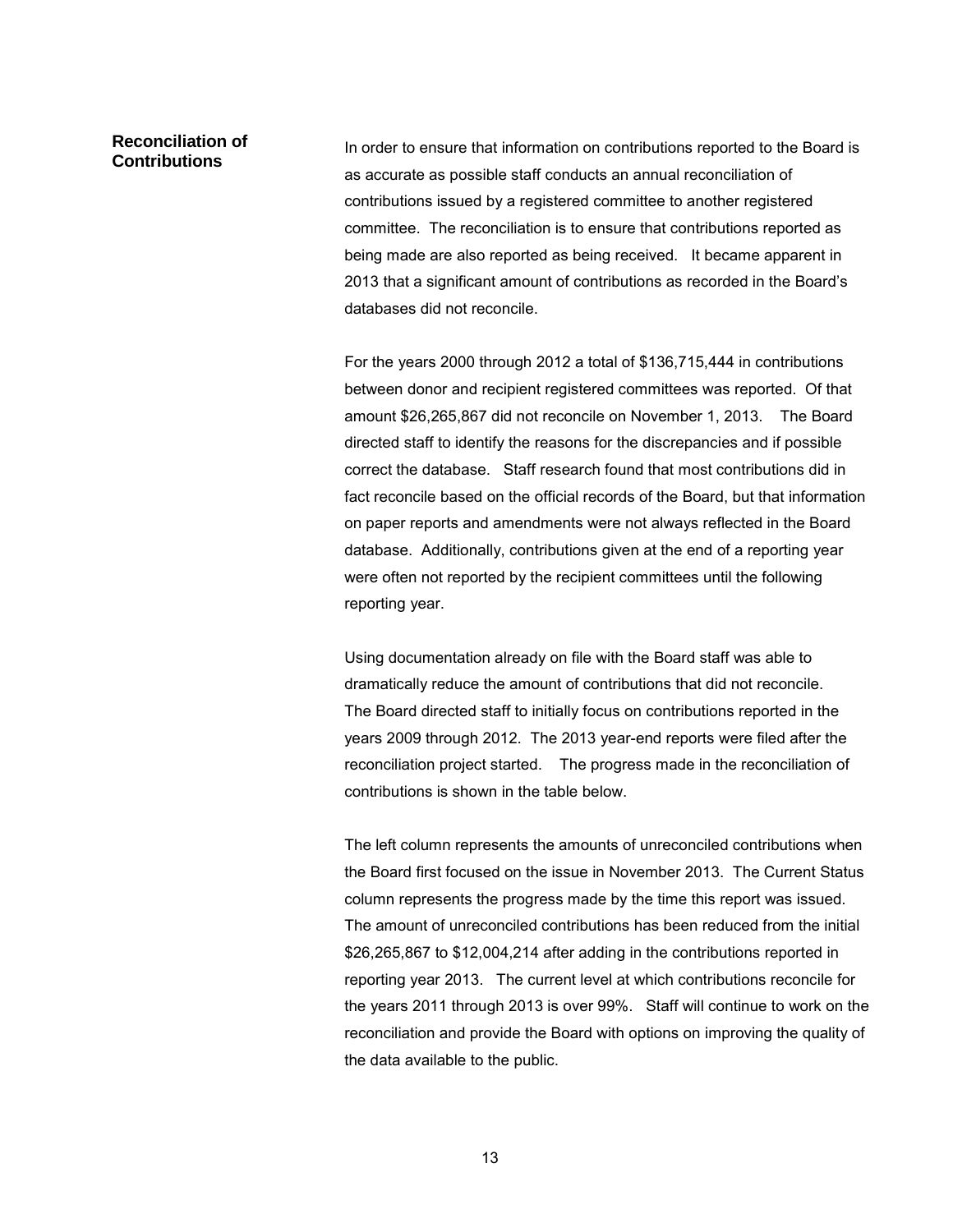|              |                 |              |               | <b>Total</b>     | <b>Reconciled</b> |
|--------------|-----------------|--------------|---------------|------------------|-------------------|
|              | <b>November</b> |              | Current       | <b>Transfers</b> | Of Total          |
| Year         | 2013            | Year         | <b>Status</b> | Reported         | <b>Transfers</b>  |
| 2000         | \$2,842,098     | 2000         | \$2,794,210   | \$7,236,994      | 61.39%            |
| 2001         | \$470,640       | 2001         | \$373,140     | \$2,098,449      | 82.22%            |
| 2002         | \$6,241,753     | 2002         | \$1,855,815   | \$19,019,603     | 90.24%            |
| 2003         | \$372,648       | 2003         | \$351,598     | \$1,472,060      | 76.12%            |
| 2004         | \$2,335,382     | 2004         | \$2,303,107   | \$7,320,368      | 68.54%            |
| 2005         | \$248,193       | 2005         | \$185,817     | \$2,621,924      | 92.91%            |
| 2006         | \$483,346       | 2006         | \$417,121     | \$18,527,074     | 97.75%            |
| 2007         | \$615,574       | 2007         | \$512,529     | \$2,557,740      | 79.96%            |
| 2008         | \$2,686,354     | 2008         | \$2,675,135   | \$10,633,611     | 74.84%            |
| 2009         | \$351,235       | 2009         | \$94,230      | \$2,907,453      | 96.76%            |
| 2010         | \$4,791,084     | 2010         | \$407,958     | \$25,459,972     | 98.40%            |
| 2011         | \$500,960       | 2011         | \$3,920       | \$4,087,836      | 99.90%            |
| 2012         | \$4,326,600     | 2012         | \$24,573      | \$32,772,360     | 99.93%            |
|              |                 | 2013         | \$5,061       | \$4,506,703      | 99.89%            |
| <b>Total</b> | \$26,265,867    | <b>Total</b> | \$12,004,214  | \$141,222,147    | 91.50%            |

**Reconciliation of Contributions by Year**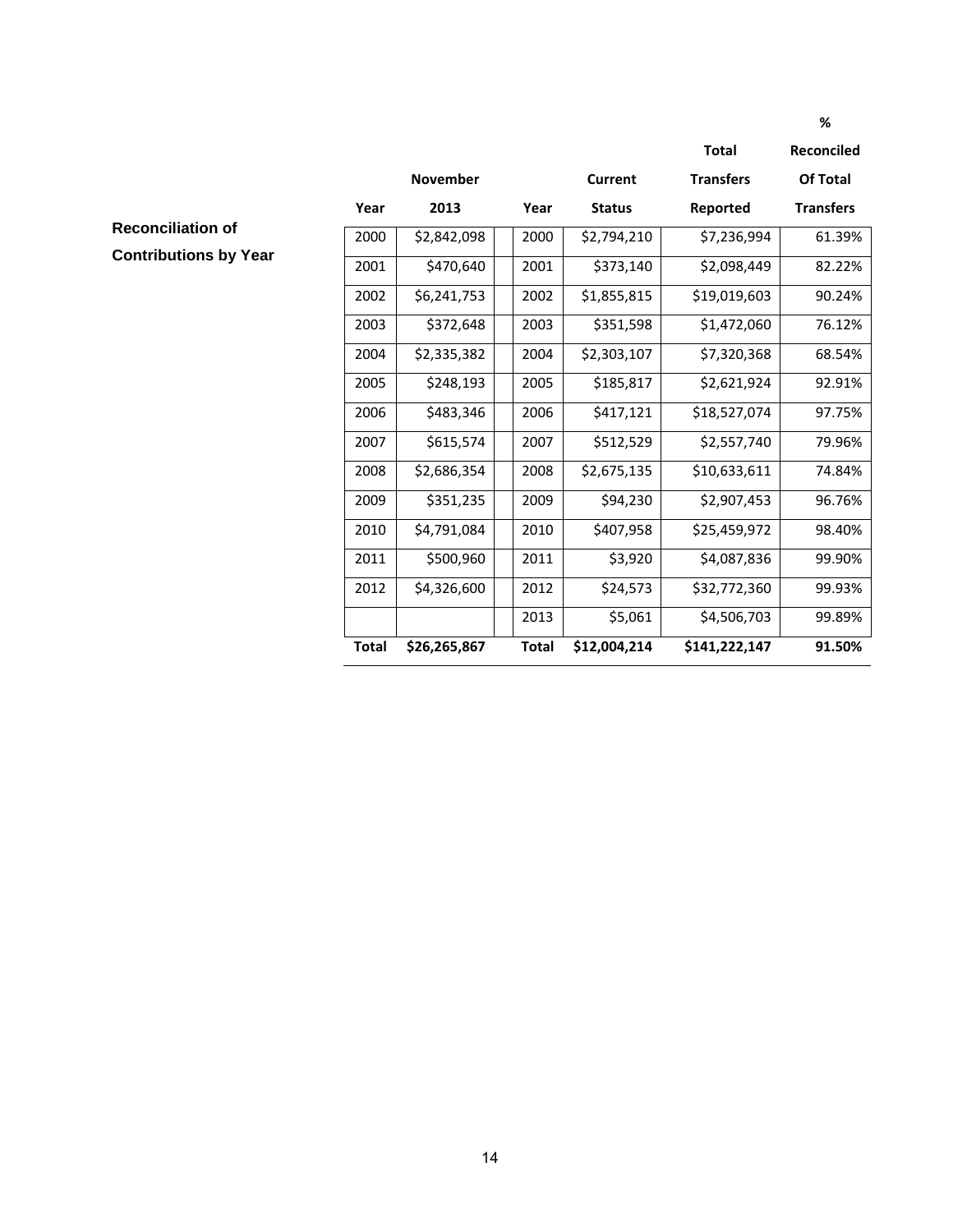<span id="page-18-0"></span>**Legislative Action** The Board proposed a broad package of legislative recommendations to the 2014 legislature. The Board developed the recommendations based on extensive experience with real-world campaign finance and public disclosure issues. The recommendations were designed to strengthen Minnesota's regulation and disclosure of money used to influence elections. The Board's recommendations were drafted to provide Minnesota with disclosure that is more rigorous, yet remains consistent with the limits that the First Amendment places on public disclosure systems. The recommendations also included technical changes necessary for the efficient and fair administration of Chapter 10A.

> Not all of the Board's recommendations were passed into law, and some amendments were made to the Board's recommendations. Nonetheless, many of the Board's recommendations were passed and became Laws of 2014, Chapter 309, when signed by the Governor on May 21, 2014. Chapter 309 amended Minnesota Statutes Chapter 10A in the following ways:

#### • **New investigation and audit procedures**

Before investigating a complaint, the Board first must determine whether the complaint states a prima facie violation of the campaign finance laws. If the complaint passes the prima facie test, the Board then must made a probable cause determination. If the Board finds that probable cause exists to believe a violation that warrants a formal investigation has occurred, the Board must initiate an investigation of the complaint.

The Board must conduct audits and investigations subject to the limits of available resources. Data related to an audit is confidential while the audit is being conducted. Upon completion of the audit, the final audit report is public.

The Board was directed to adopt expedited rules establishing additional procedures for audits and investigations. The Board began this rulemaking in May 2014 and held a public hearing on the proposed rules on June 19, 2014.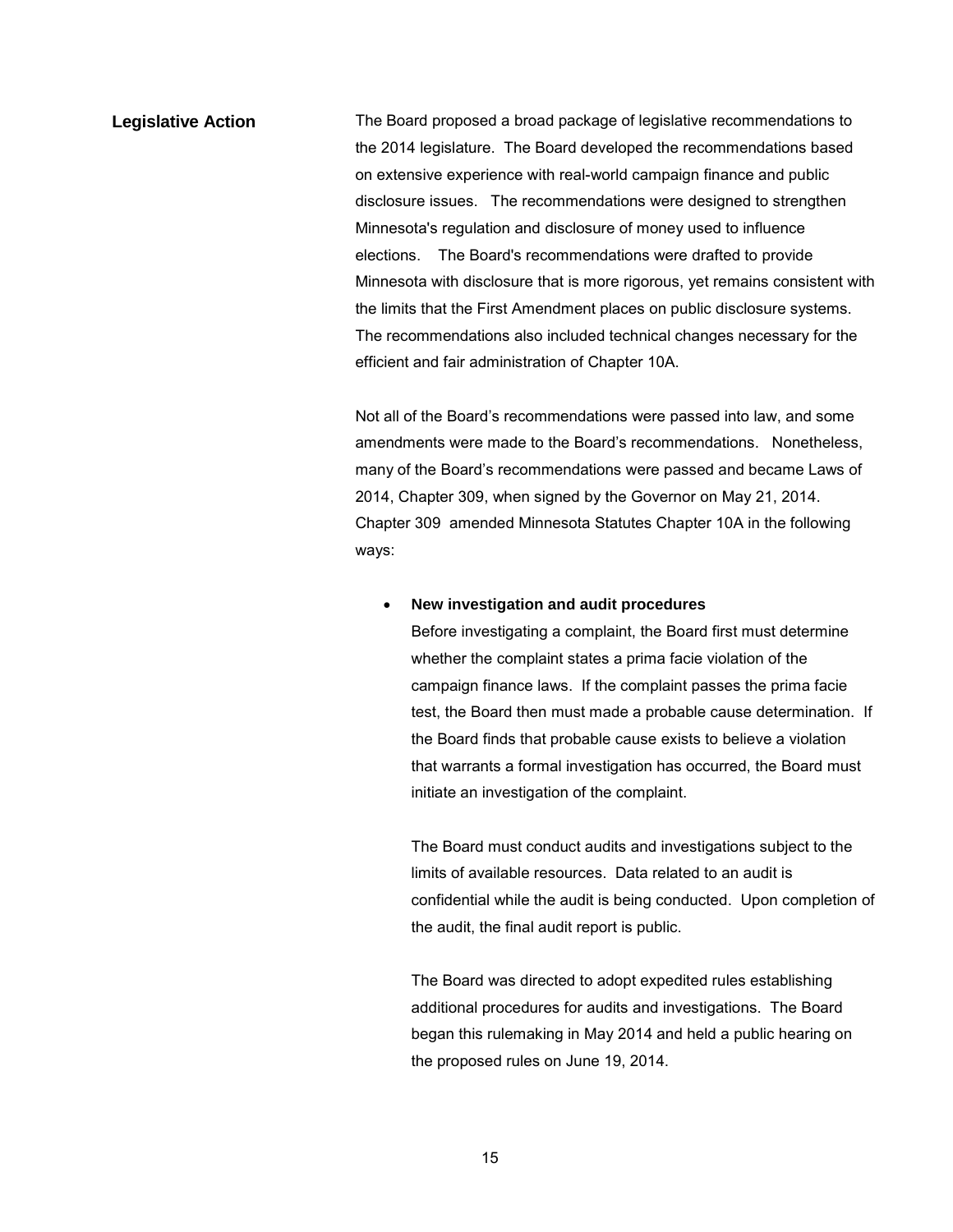# • **Authorization to develop online campaign finance reporting system**

The Board may develop and maintain an online campaign finance reporting system. The data entered into the online system is not government data until the information has been submitted to the Board in a filed report.

#### • **Cooperation required for reconciliation**

Individuals or associations that are required to file reports with the Board must cooperate with the Board's efforts to reconcile the transactions disclosed on those reports. Failure to cooperate with the reconciliation can result in late fees and civil penalties imposed by the Board.

#### • **Late fees and civil penalties**

The late filing fee and civil penalty process and amounts applicable to the failure to amend a report were amended to be consistent with the process and amounts applicable to the failure to file other reports governed by Chapter 10A. The Board is required to waive the portion of a late fee or civil penalty imposed for the late filing of a report or statement when the requester shows good cause for the late filing or submission.

#### • **Unnecessary reports eliminated**

Judicial and constitutional office candidates are exempted from filing the additional election year reports when their offices are not on the ballot that year or when the candidates lost in the primary election.

# • **Standardization of registration, reporting, and disclosure thresholds**

The contribution and expenditure threshold at which someone is deemed a candidate under Chapter 10A was raised from \$100 to \$750 to match the threshold at which a candidate must register a campaign committee with the Board or, if self-funded, start filing reports with the Board. The threshold for disclosing the names of members whose dues were placed in an association's political fund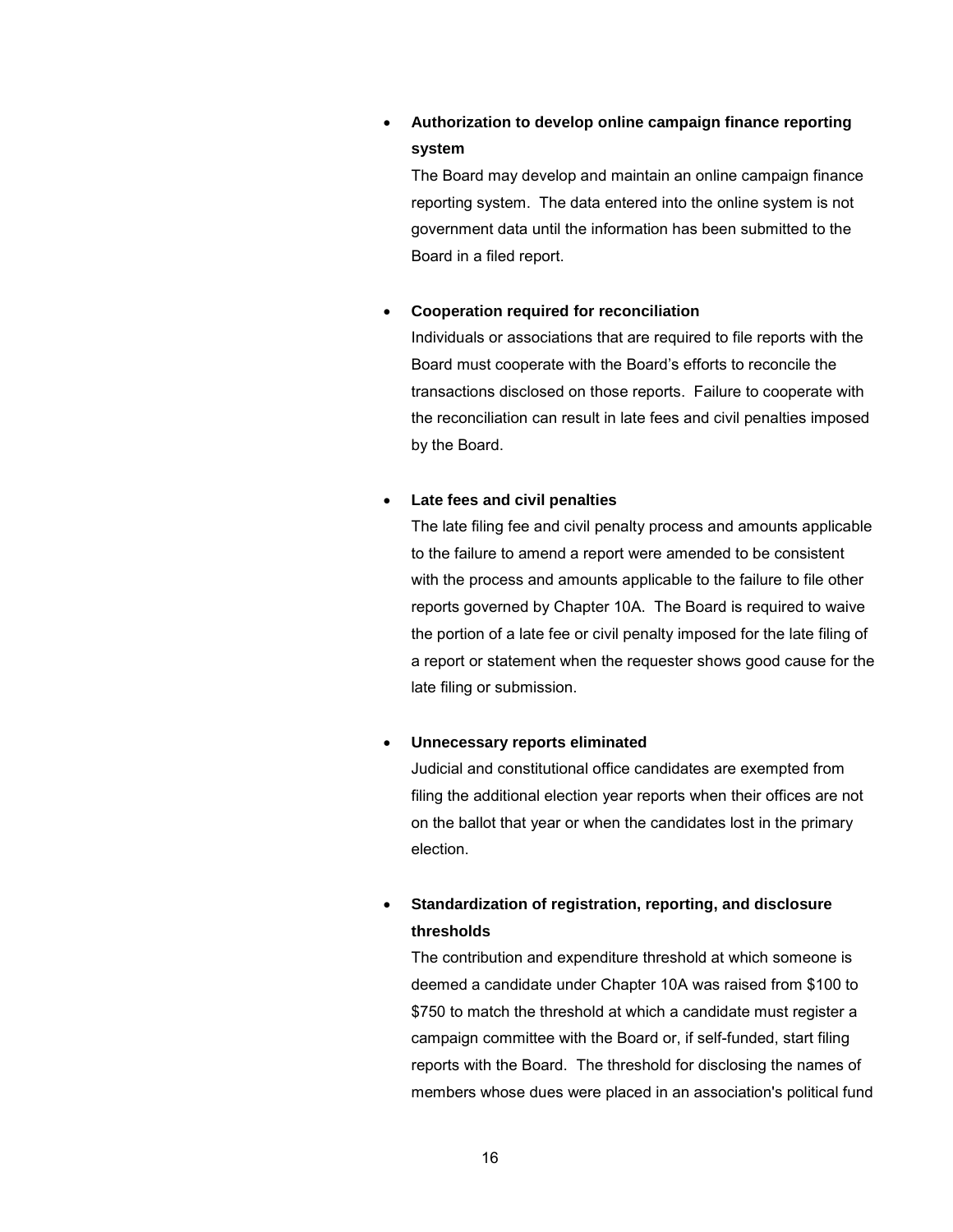was raised from \$100 to \$200 to be consistent with other itemization thresholds.

• **Adjusted spending limits published on Board website** The Board must publish the adjusted spending limits on its website instead of in the State Register.

• **Notice period for matters on Board agenda** The Board may vote only on matters that were placed on an agenda distributed to all members at least seven days before the Board meeting. By majority consent, the Board may vote on a matter that does not satisfy this requirement.

**Campaign Finance Litigation** In 2014, a complaint was filed against the Board titled *Seaton, et. al. v. Wiener, et. al.* The plaintiffs (Douglas Seaton, Van Carlson, Linda Runbeck, and Scott Dutcher) filed the suit on April 9, 2014, in U.S. District Court as a First Amendment challenge to Minnesota's "special source limit" which provides an aggregate limit on the amount of contributions that state-level candidates may accept from political committees, political funds, lobbyists, associations not registered with the board, and large contributors. *See* Minn. Stat. § 10A.27, subd. 11. The plaintiffs are represented by the Institute for Justice, and the Board is represented by the Office of the Attorney General.

> On May 19, 2014, in response to the plaintiffs' Motion for a Temporary Restraining Order and Preliminary Injunction, the Court enjoined the Board from enforcing the limit as applied to large contributors (individuals who contribute to candidates in amounts equal to more than one-half of the individual contribution limit). The Board maintains its enforcement of the limit as applied to political committees, political funds, lobbyists, and associations not registered with the Board. Litigation is ongoing.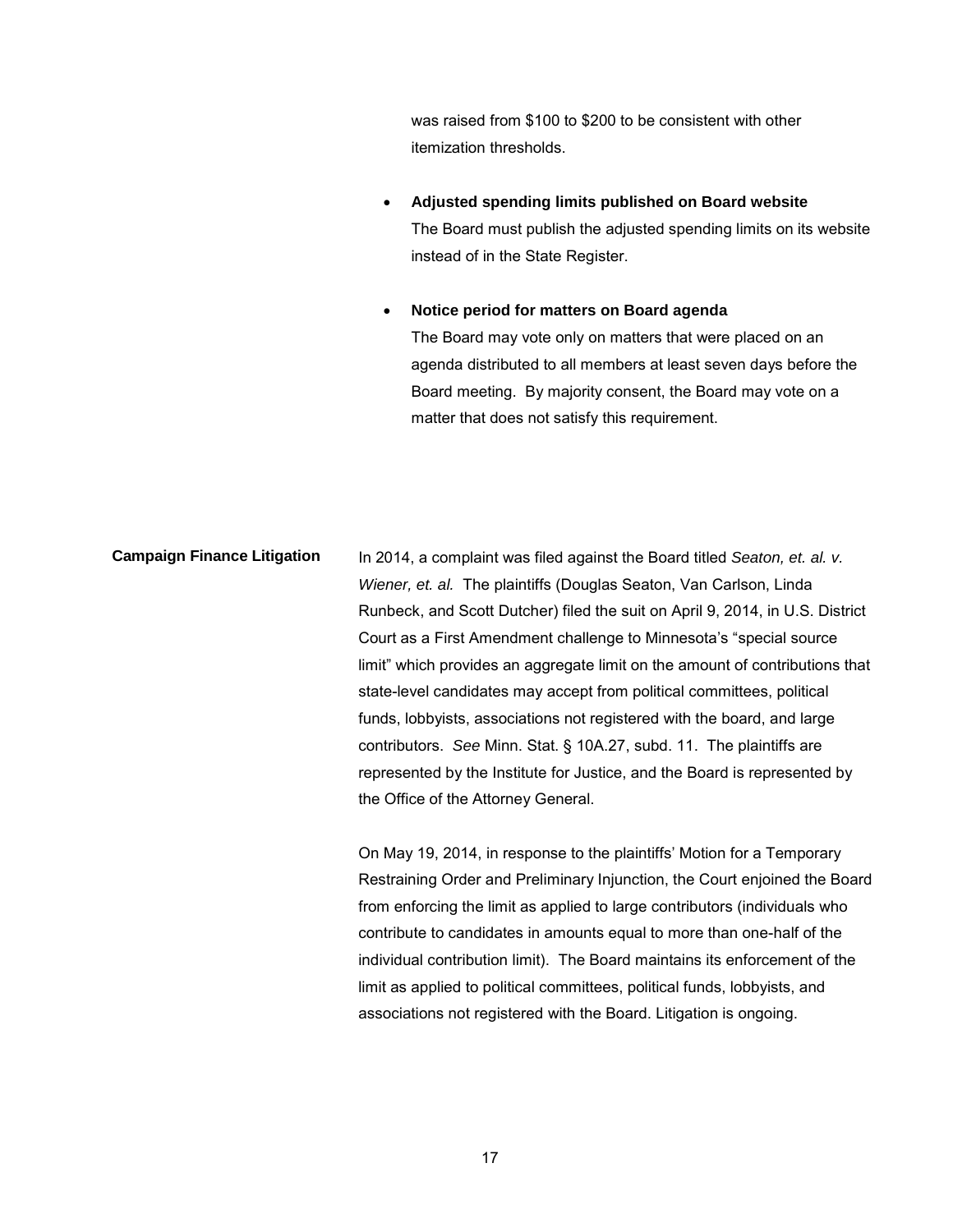<span id="page-21-0"></span>**Advisory Opinions Issued Related to the Campaign Finance Program**

- Advisory Opinion 436 provided that purchasing research and polling services from a commercial vendor as a defined package for a flat annual fee did not create an in-kind contribution to other committees who purchased the same services at the same flat annual fee. The opinion also provided that joint purchases of research and polling services from a commercial vendor by committees that had a bona fide use for the services were not inkind contributions as long as each committee paid an equal or proportionate share of the cost of the service.
- Advisory Opinion 437 provided that participation by a candidate in the fundraising efforts or in the promotion of an independent expenditure political committee constituted cooperation or implied consent that would destroy the independence of an expenditure later made by the independent expenditure political committee to influence the candidate's election.
- Advisory Opinion 438 answered questions about when an individual would be deemed a candidate under Chapter 10A. The opinion discussed the various scenarios presented by the requester and concluded that only certain very limited activities could be undertaken by an individual exploring a candidacy without making the individual a candidate under Chapter 10A.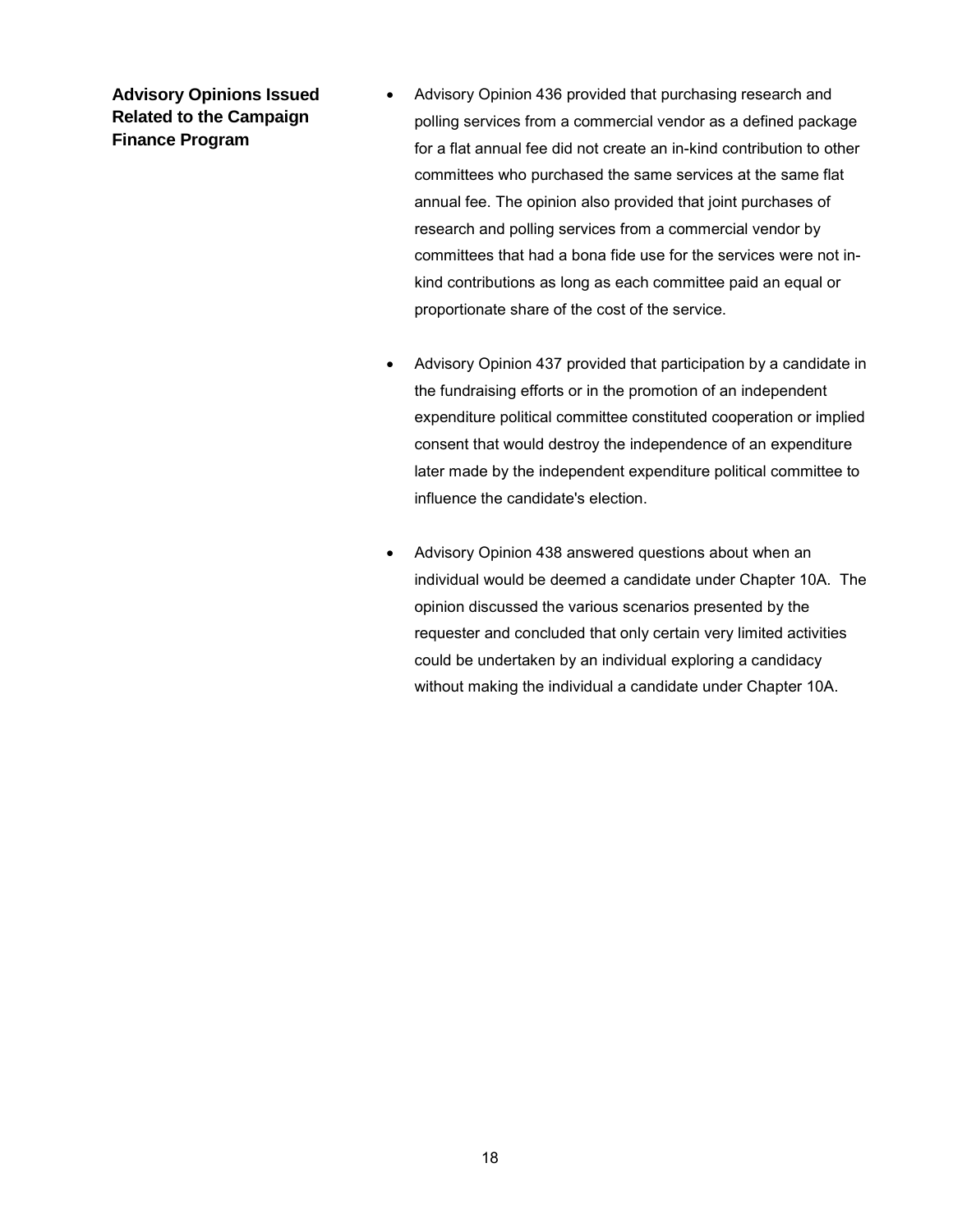#### <span id="page-22-0"></span>**Campaign Finance Disclosure Reports Filed**

Number of Reports of Receipts and Expenditures filed by candidates, political party units, political committees, and political funds during a reporting year. Reporting years overlap multiple fiscal years.

| 2013 Nonelection Year                        | Paper | <b>Electronic</b> | Total |
|----------------------------------------------|-------|-------------------|-------|
| <b>Candidate Committee</b>                   | 212   | 479               | 691   |
| <b>Political Party Unit</b>                  | 112   | 216               | 328   |
| <b>Political Committee or</b><br><b>Fund</b> | 105   | 310               | 415   |
| Calendar Year 2013<br><b>Totals</b>          | 429   | 1,005             | 1,434 |

# <span id="page-22-2"></span><span id="page-22-1"></span>**Electronic Filing of Campaign Finance Reports**

Principal campaign committees, political committees, political funds, and political party units have been using the Campaign Finance Reporter software since 1998. The Board provides the software to registered committees without charge. The maintenance, upgrade, training, and helpdesk support of the software is provided by Board staff.

The software provides compliance checks and warnings as records are entered, generates electronic reports for filing that reduce the data entry demands on Board staff, and provides contact management tools for the committees that use the software.

Electronic filing of campaign finance reports became mandatory beginning with the 2012 election cycle. The Board may grant a waiver from the requirement to file electronically if the total financial activity of a committee is less than \$5,000, or if there are technical or other valid reasons why the electronic filing requirement would be an unreasonable burden to the committee.

The Board has developed and distributed a XML schema that is the standard for the electronic filing of campaign finance reports using a third party vendor's software. A total of sixteen committees filed electronically using the XML standard.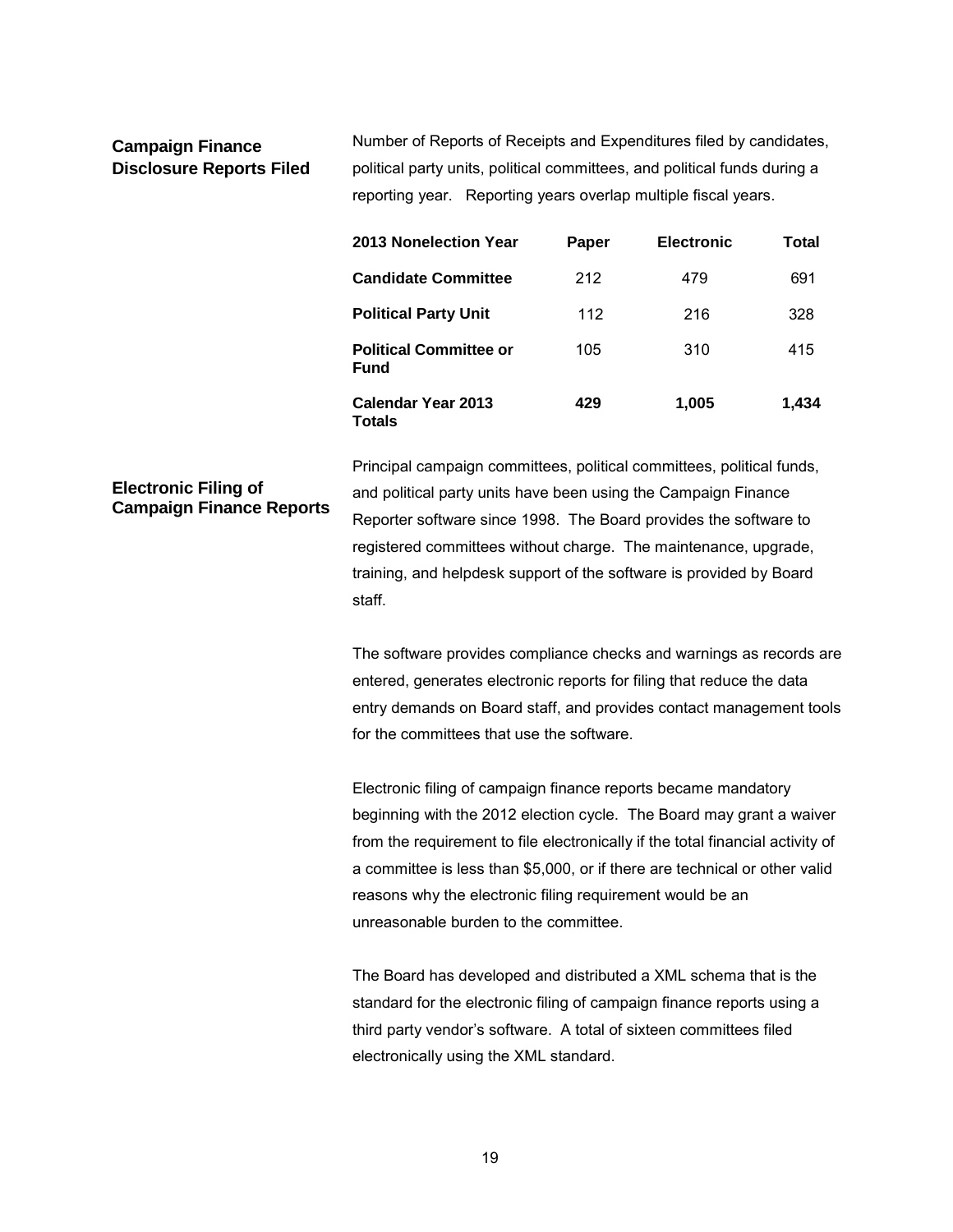|                                    | Reporting<br>year | <b>Principal</b><br>campaign<br>committees | <b>Political committees,</b><br>political funds, and<br>political party units |
|------------------------------------|-------------------|--------------------------------------------|-------------------------------------------------------------------------------|
|                                    | 2013              | 479                                        | 526                                                                           |
| <b>Number of Committees Filing</b> | 2012              | 581                                        | 594                                                                           |
| <b>Electronically (Numbers are</b> | 2011              | 327                                        | 237                                                                           |
| based on calendar year, not        | 2010              | 376                                        | 174                                                                           |
| fiscal year)                       | 2009              | 292                                        | 154                                                                           |
|                                    | 2008              | 278                                        | 135                                                                           |
|                                    | 2007              | 201                                        | 114                                                                           |
|                                    | 2006              | 228                                        | 126                                                                           |
|                                    | 2005              | 174                                        | 75                                                                            |

<span id="page-23-0"></span>

| The Board administers the distribution of payments for the state's public |
|---------------------------------------------------------------------------|
| subsidy program, which provides public funding to qualified state         |
| candidates and the state committees of political parties. Payments to     |
| qualified candidates during the 2014 state general election were made     |
| in fiscal year 2015 and are not included in this report.                  |
|                                                                           |

| <b>Political Contribution</b><br><b>Refund Program</b> | By statute candidates who sign the public subsidy agreement and              |
|--------------------------------------------------------|------------------------------------------------------------------------------|
|                                                        | political parties are allowed to give political contribution refund receipts |
|                                                        | to individual contributors. In calendar year 2013 the Department of          |
|                                                        | Revenue issued \$1,142,938 in refunds based on contributions to              |
|                                                        | candidates, and another \$1,423,779 in refunds based on contributions        |
|                                                        | to political parties.                                                        |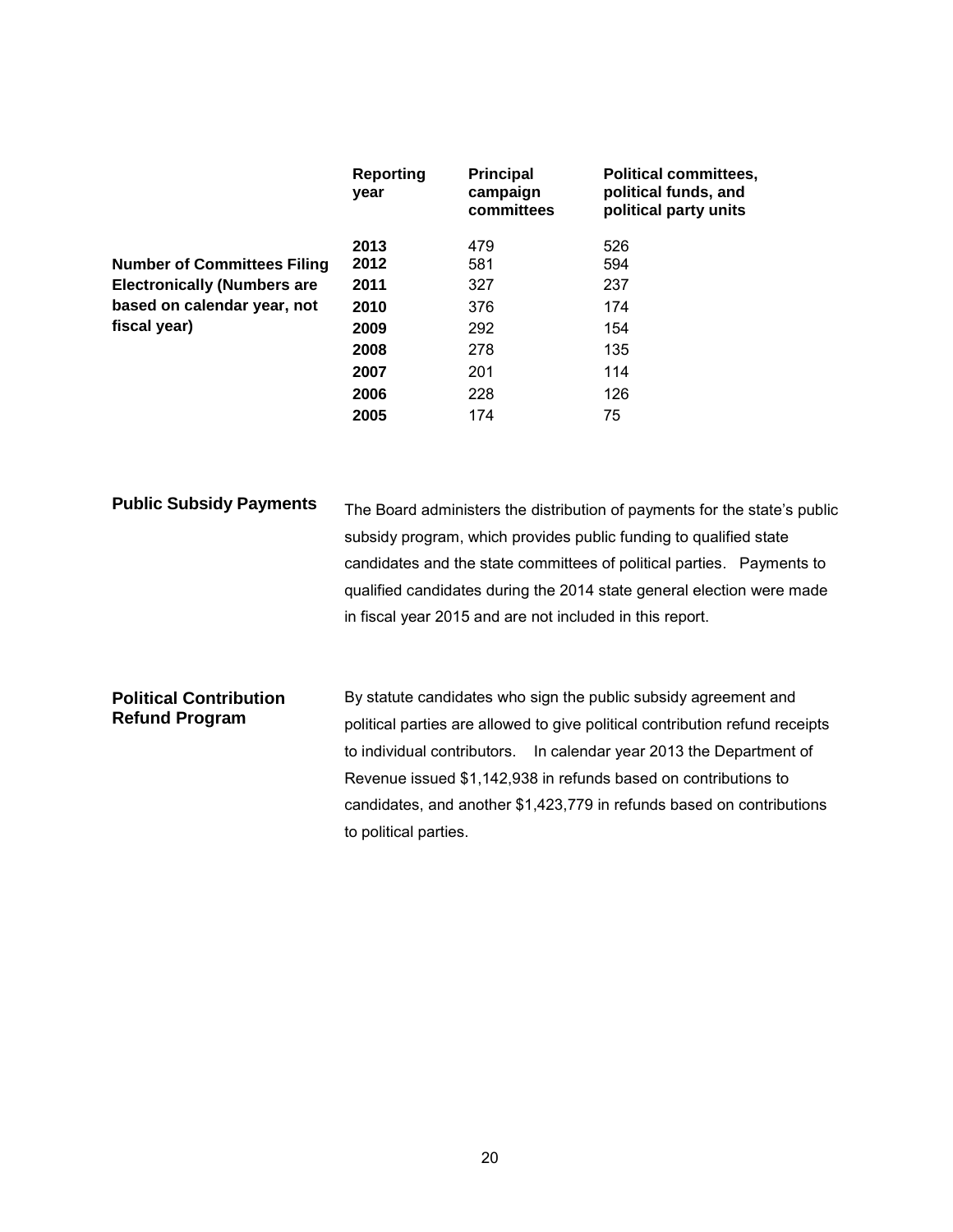<span id="page-24-0"></span>

| <b>Political Party Payments</b> | The state committees of political parties receive 10% of the tax      |          |  |
|---------------------------------|-----------------------------------------------------------------------|----------|--|
|                                 | check-offs to the party account of the State Elections Campaign Fund. |          |  |
|                                 | Based on monthly certification from the Department of Revenue during  |          |  |
|                                 | fiscal year 2014 the payments to political parties were as follows:   |          |  |
|                                 | Party                                                                 | FY 2014  |  |
|                                 | Democratic Farmer Labor                                               | \$40,442 |  |
|                                 | Independence Party of Minnesota                                       | \$5,230  |  |
|                                 | <b>Grassroots Party</b>                                               | \$749    |  |
|                                 | Libertarian Party                                                     | \$1,025  |  |
|                                 | Republican Party of Minnesota                                         | \$20,415 |  |
|                                 | Total Payments to State Party Committees:                             | \$67,861 |  |
|                                 |                                                                       |          |  |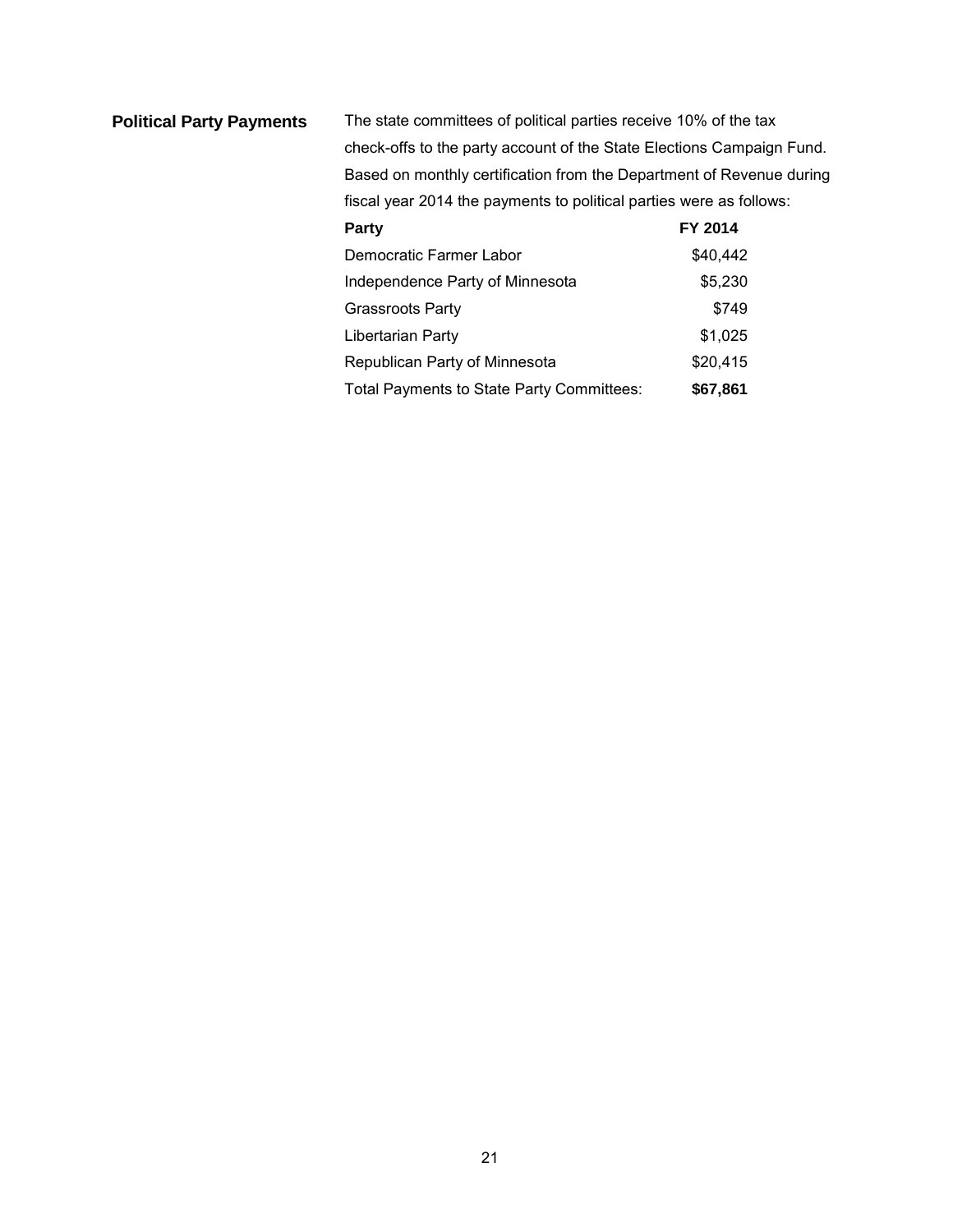#### <span id="page-25-0"></span>**Campaign Finance Enforcement Actions**

The Board conducts investigations of possible violations of the provisions of Chapter 10A. An investigation is started in response to a complaint filed with the Board or may be initiated by staff based on information disclosed on documents filed with the Board.

Investigations of possible violations of the contribution limits for a candidate, or the expenditure limit for a candidate who signs the public subsidy agreement, are typically resolved with the Board offering a conciliation agreement. The conciliation agreement will set the terms under which excess contributions are returned and provide for a civil penalty to the committee for exceeding the contribution or expenditure limit.

Investigations of other possible violations of Chapter 10A are resolved through the issuance of a Board order. The Board issues an order if a violation of Chapter 10A has occurred, and will issue an order stating that no violation occurred if warranted.

During fiscal year 2014 the Board issued fifteen conciliation agreements to resolve violations of Chapter 10A or those sections of Chapter 211B under the Board's jurisdiction. In fiscal year 2014 the Board issued ten findings to conclude investigations, one of which was also reconsidered in the fiscal year. Of that total seven were in response to a complaint filed with the Board.

To ensure compliance with disclosure deadlines Chapter 10A provides for late fees applied at the rate of \$25 dollars a day for year-end Reports of Receipts and Expenditures, and \$50 a day for pre-primaryelection and pre-general-election Reports of Receipts and Expenditures. Disclosure reports that are filed after a \$1,000 late fee has accumulated may also be subject to an additional \$1,000 civil penalty.

<span id="page-25-1"></span>Civil penalties and late fees collected by the Board are deposited in the state general fund. A breakdown of late fees and civil penalties collected through enforcement is provided on page 34.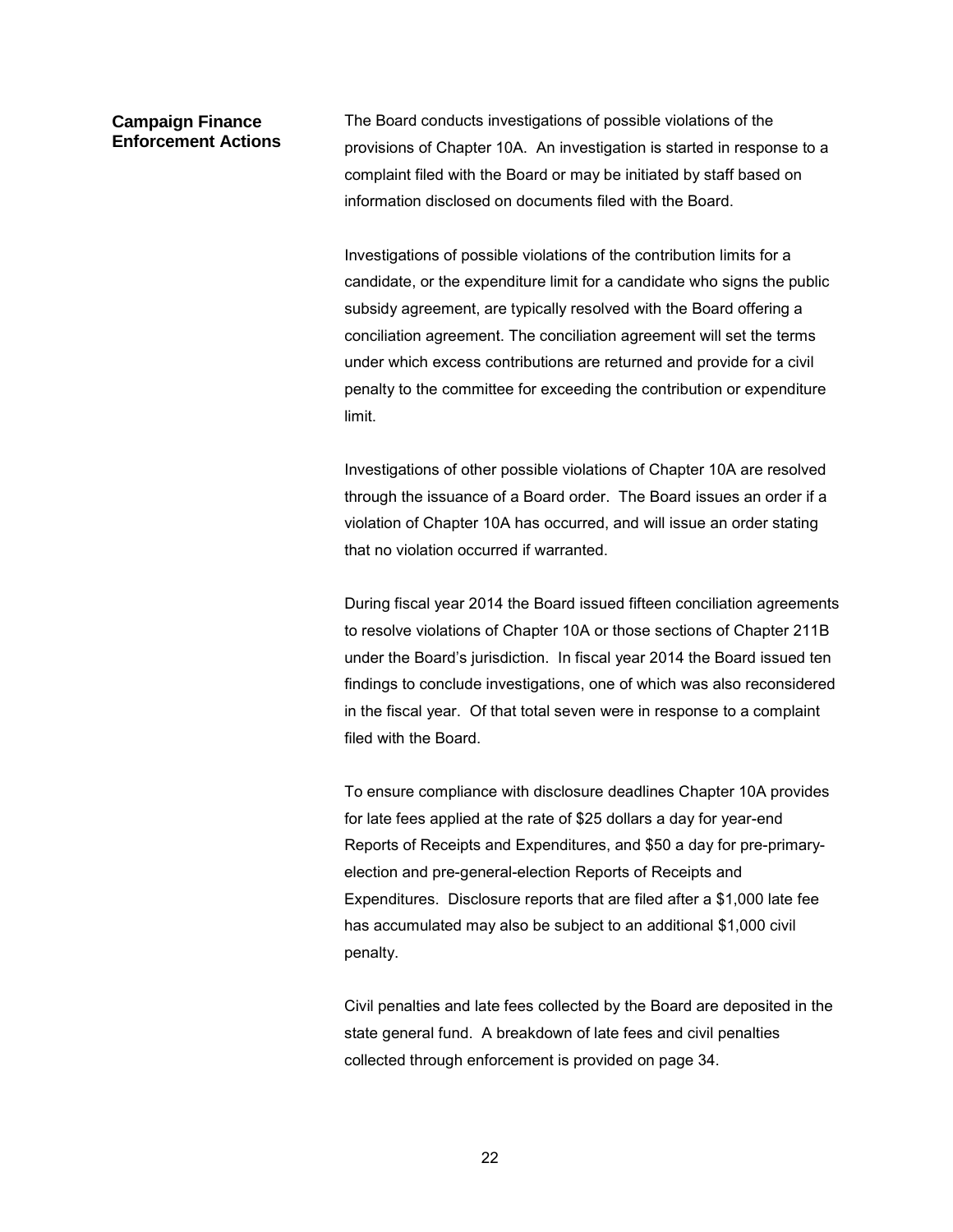### **LOBBYIST PROGRAM**

<span id="page-26-2"></span><span id="page-26-1"></span><span id="page-26-0"></span>

| <b>Program Overview</b>                                                      | The Board administers the provisions of Chapter 10A that govern<br>registration and public disclosure by lobbyists and principals attempting<br>to influence state legislative action, administrative action, and the official<br>action of metropolitan governmental units.                                                                                                                      |
|------------------------------------------------------------------------------|---------------------------------------------------------------------------------------------------------------------------------------------------------------------------------------------------------------------------------------------------------------------------------------------------------------------------------------------------------------------------------------------------|
|                                                                              | Lobbyists are required to report disbursements for lobbying purposes to<br>the Campaign Finance and Public Disclosure Board two times each<br>year (January 15 and June 15). On the June $15th$ report the lobbyist<br>must provide a general description of the subject(s) lobbied on during<br>the previous 12 months.                                                                          |
|                                                                              | Individuals or associations that hire lobbyists or spend \$50,000 or more<br>to influence legislative action, administrative action, or the official action<br>of certain metropolitan governmental units, are principals and are<br>required to file an annual report disclosing total expenditures on these<br>efforts. The report is due March $15th$ , and covers the prior calendar<br>year. |
| <b>Legislative Action</b>                                                    | The 2014 legislature did not pass any changes to the statutes<br>specifically regulating lobbyists and principals. However, the new<br>procedures for investigations and audits that are described in the<br>campaign finance section also apply to lobbyists and principals.                                                                                                                     |
| <b>Advisory Opinions Issued</b><br><b>Related to the Lobbying</b><br>Program | No advisory opinions related to lobbying were issued in the fiscal year.                                                                                                                                                                                                                                                                                                                          |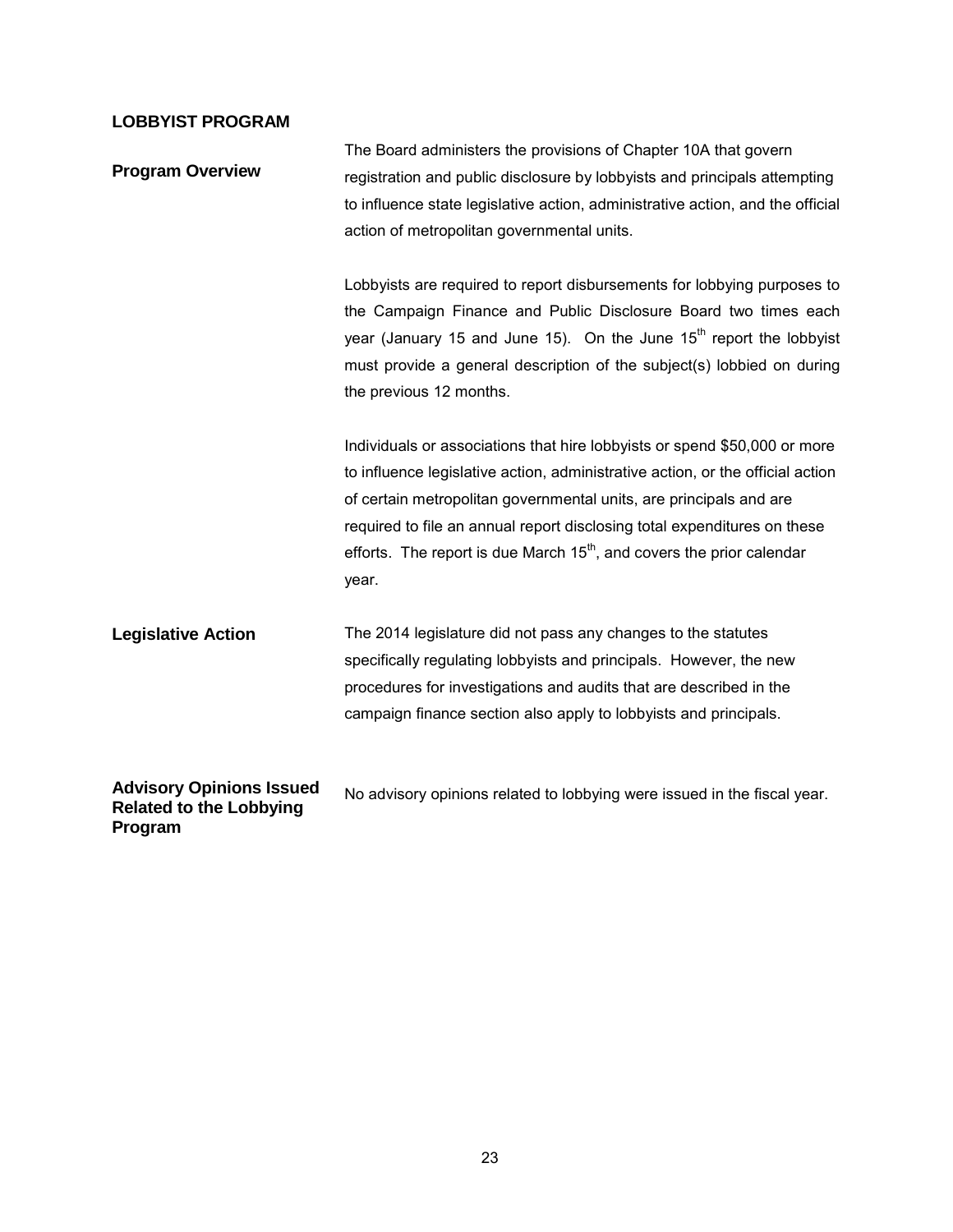#### <span id="page-27-0"></span>**Lobbyist Disbursement Reports**

The Board has developed a web based reporting system for lobbyists. Use of the system is voluntary, but as shown below it is used by most lobbyists as the reporting method of choice. Lobbyist disbursement reports are available for review on the Board web site.

| <b>Reporting year</b> | <b>Reports filed</b> | <b>Electronically filed</b> |
|-----------------------|----------------------|-----------------------------|
| 2013                  | 3,998                | 97%                         |
| 2012                  | 3,823                | 93%                         |
| 2011                  | 3,959                | 94%                         |
| 2010                  | 3,950                | 98%                         |
| 2009                  | 4,028                | 93%                         |
| 2008                  | 4,022                | 92%                         |
| 2007                  | 3,798                | 90%                         |
| 2006                  | 3,445                | 88%                         |

<span id="page-27-1"></span>**Principal Expenditures** Chapter 10A requires principals to file an annual report disclosing expenditures made in Minnesota to influence legislative, administrative, or official actions by a metropolitan governmental unit. The disclosure is a single number which may be rounded to the nearest \$20,000. Starting in 2012 principals are required to break out the amount spent influencing administrative action of the Minnesota Public Utilities Commission from all other lobbying. Principal expenditures for the last four calendar years are shown below.

|      | <b>All Other Lobbying</b><br>in Minnesota | <b>MN Public</b><br><b>Utilities</b><br><b>Commission</b> | <b>Total</b> |
|------|-------------------------------------------|-----------------------------------------------------------|--------------|
| 2013 | \$69,185,283                              | \$5,568,210                                               | \$74,753,493 |
| 2012 | \$59,060,155                              | \$2,749,590                                               | \$61,809,745 |
| 2011 | \$65,241,174                              |                                                           | \$65,241,174 |
| 2010 | \$59,172,799                              |                                                           | \$59,172,799 |
| 2009 | \$62,909,757                              |                                                           | \$62,909,757 |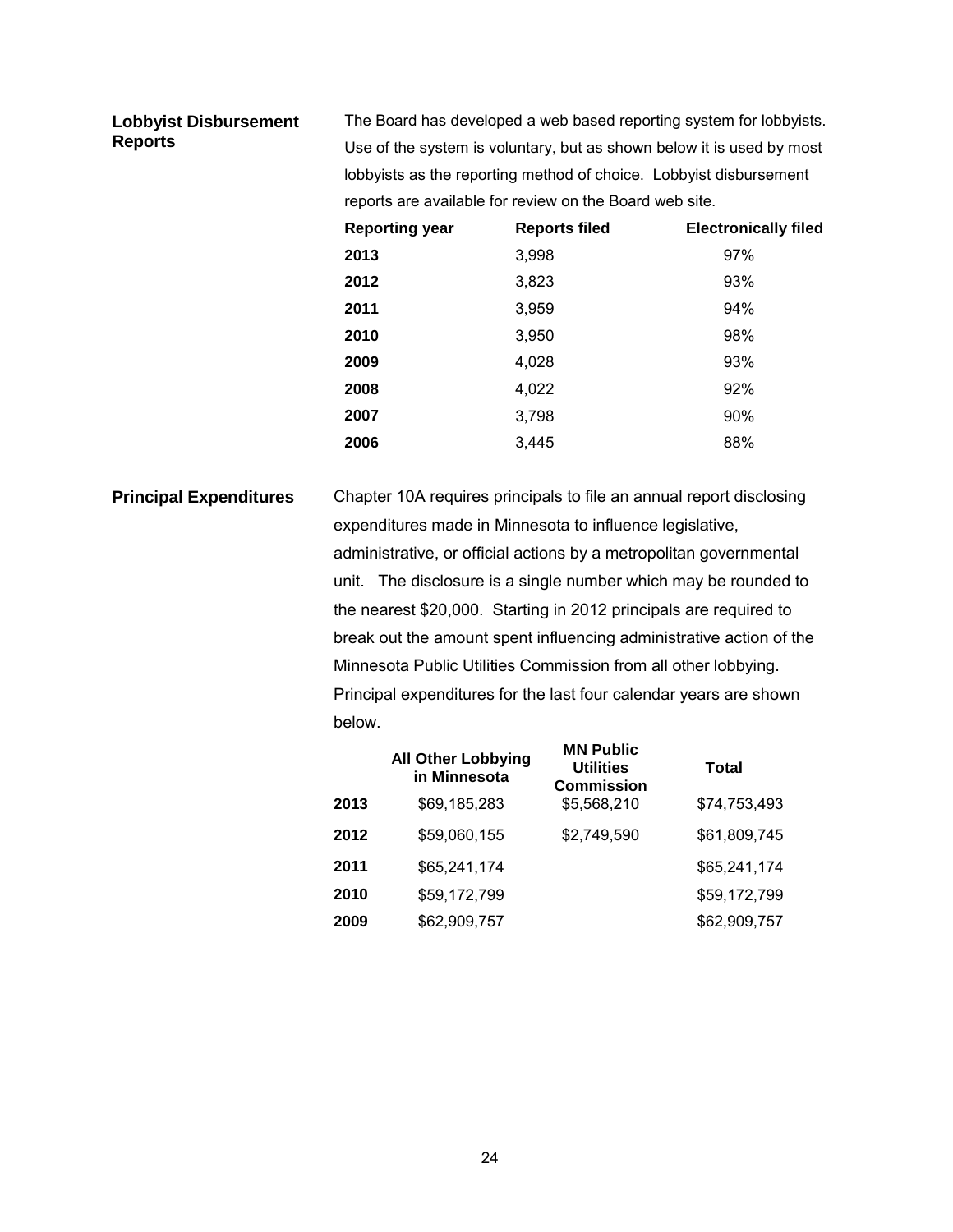### <span id="page-28-0"></span>**Lobbyist Program Enforcement Actions**

The Board completed one investigation and issued one order regarding the requirement to register as a lobbyist or report as a principal during the fiscal year. This investigation was in response to a complaint filed with the Board. In addition during the fiscal year one lobbyist was fined for making a contribution without providing a lobbyist registration number.

Information on late fees and civil penalties paid by lobbyist and principals for missing a report filing deadline is found on page 34.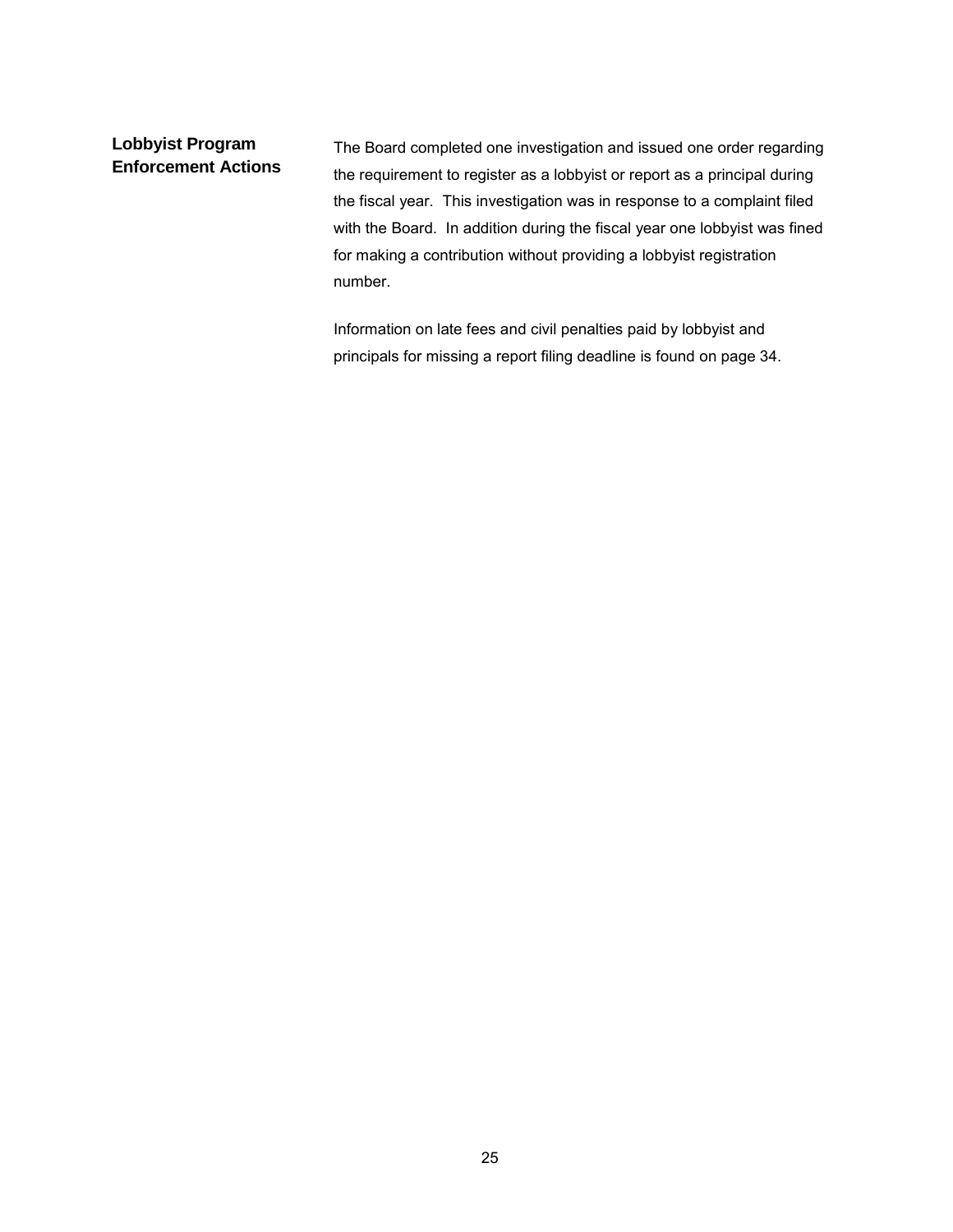#### <span id="page-29-0"></span>**ECONOMIC INTEREST PROGRAM**

<span id="page-29-1"></span>

|                           | The Board administers the provisions of Chapter 10A of the                                                                                                                                                              |  |  |  |
|---------------------------|-------------------------------------------------------------------------------------------------------------------------------------------------------------------------------------------------------------------------|--|--|--|
| <b>Program Overview</b>   | Minnesota Statutes that govern disclosure of economic interests by                                                                                                                                                      |  |  |  |
|                           | public officials and local officials in metropolitan governmental units.                                                                                                                                                |  |  |  |
|                           | There were 2,180 public official positions that filed with the Board in                                                                                                                                                 |  |  |  |
|                           | fiscal year 2014. Local officials use forms developed by the Board,                                                                                                                                                     |  |  |  |
|                           | but file with the local government unit.                                                                                                                                                                                |  |  |  |
|                           | Original statements of economic interest must be filed at the time of                                                                                                                                                   |  |  |  |
|                           | appointment, or for candidates, when the candidate files for office. All<br>incumbent candidates and appointed officials must file annually by<br>April 15th of each year a supplemental statement if there are changes |  |  |  |
|                           |                                                                                                                                                                                                                         |  |  |  |
|                           |                                                                                                                                                                                                                         |  |  |  |
|                           | to be reported from the previously filed statement. The Board has                                                                                                                                                       |  |  |  |
|                           | developed a web based system for submitting supplemental                                                                                                                                                                |  |  |  |
|                           | economic interest statements.                                                                                                                                                                                           |  |  |  |
| <b>Legislative Action</b> | The 2014 legislative session produced the following changes to the                                                                                                                                                      |  |  |  |
|                           | economic interest program.                                                                                                                                                                                              |  |  |  |
|                           | Disclosure of business and profession activity<br>$\bullet$                                                                                                                                                             |  |  |  |
|                           | categories                                                                                                                                                                                                              |  |  |  |
|                           | On statements of economic interest, public officials now must                                                                                                                                                           |  |  |  |
|                           | list the principal business or professional activity category of                                                                                                                                                        |  |  |  |
|                           | each business from which the official receives more than \$50                                                                                                                                                           |  |  |  |

<span id="page-29-2"></span>liness from which the official receives more than  $\$50$ in any month as an employee when the official also owns 25% or more in the business. Public officials also must list each principal business or professional activity category from which the official received compensation of more than \$2,500 in the past 12 months as an independent contractor. Public officials must use the general topic headings developed by the Internal Revenue Service for reporting self-employment income on Schedule C as the business and professional activity categories.

• **Filing deadline for economic interest statements from judges and county commissioners** Judges and county commissioners must file their statements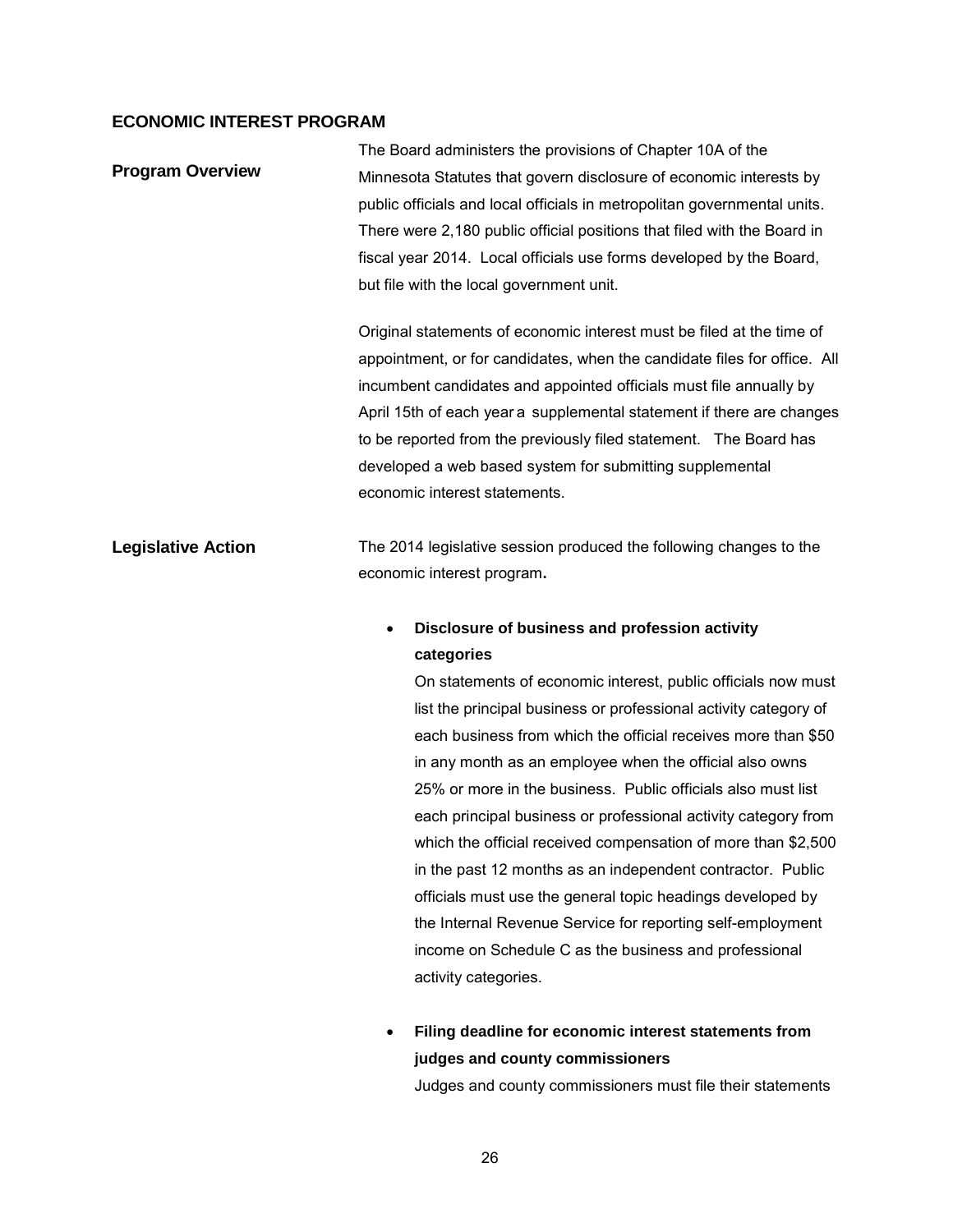of economic interest within 60 days of taking office. Retired judges serving on senior status are not required to file statements of economic interest.

<span id="page-30-0"></span>Advisory Opinions Issued **No advisory opinions were issued in the economic interest** program in fiscal year 2014.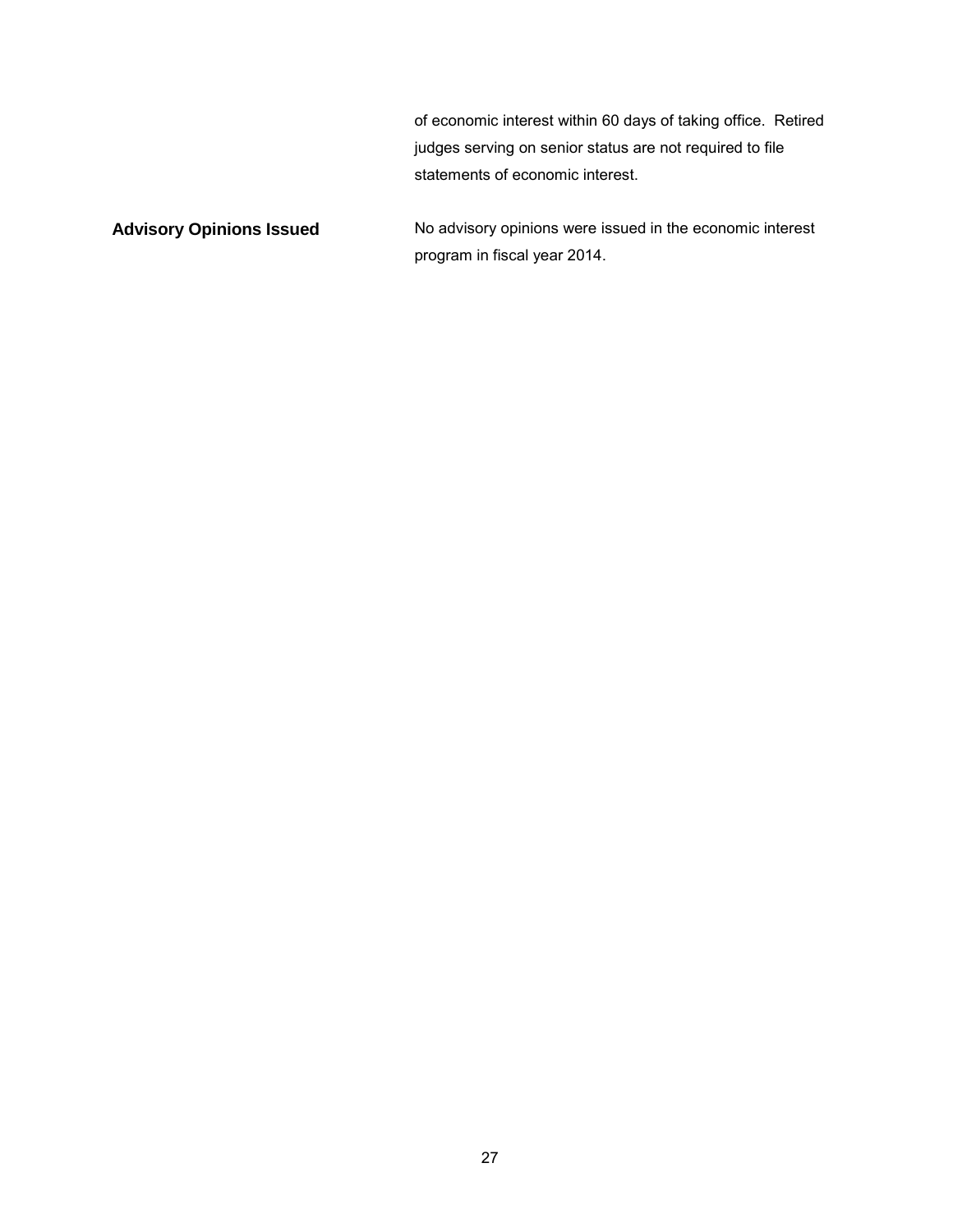# <span id="page-31-0"></span>**OTHER BOARD PROGRAMS**

| <b>Potential Conflict of</b><br><b>Interest</b>                                                 | A public or local official who in the discharge of the official's duties<br>would be required to take an action or make a decision that would<br>substantially affect the official's financial interests or those of an<br>associated business must under certain circumstances file a Potential<br>Conflict of Interest Notice, or a written statement describing the<br>potential conflict. If there is insufficient time to comply with the written<br>requirements, oral notice must be given to the official's immediate<br>supervisor of the possible conflict. If the official is not permitted or is<br>otherwise unable to abstain from action in connection with the matter,<br>the public official must file the notice with the Board and a local official<br>must file with the governing body of the official's political subdivision.<br>The statement must be filed within one week of the action taken. |
|-------------------------------------------------------------------------------------------------|--------------------------------------------------------------------------------------------------------------------------------------------------------------------------------------------------------------------------------------------------------------------------------------------------------------------------------------------------------------------------------------------------------------------------------------------------------------------------------------------------------------------------------------------------------------------------------------------------------------------------------------------------------------------------------------------------------------------------------------------------------------------------------------------------------------------------------------------------------------------------------------------------------------------------|
| <b>Public Employees</b><br><b>Retirement Association</b><br>(PERA) Trustee<br><b>Candidates</b> | Candidates for election as PERA Trustees are required to file certain<br>campaign finance disclosure reports with the Campaign Finance and<br>Public Disclosure Board under Minn. Stat. § 353.03, subd. 1.<br>Under this statute, the Board prescribes and furnishes to trustee<br>candidates the reporting form and instructions for completing the form.                                                                                                                                                                                                                                                                                                                                                                                                                                                                                                                                                               |
| Enterprise Minnesota, Inc.                                                                      | The agency name was changed from Minnesota Technology, Inc (MTI)<br>to Enterprise Minnesota, Inc. in 2008. Minn. Stats. §§ 116O.03 and<br>1160.04 require certain disclosure by the board of directors and the<br>president of Enterprise Minnesota upon appointment and annually<br>thereafter during their terms in office. Under these statutes, the Board<br>prescribes and furnishes to the directors and president the reporting form<br>and instructions for completing the form.                                                                                                                                                                                                                                                                                                                                                                                                                                 |
| <b>State Board of Investment</b><br>(SBI)                                                       | Minn. Stat. § 11A.075 requires certain disclosure by SBI members upon<br>appointment and SBI employees upon hire and by both annually until<br>termination of appointment or employment. Under this statute, the Board<br>prescribes and furnishes to the members and employees the reporting<br>form and instructions for completing the form.                                                                                                                                                                                                                                                                                                                                                                                                                                                                                                                                                                          |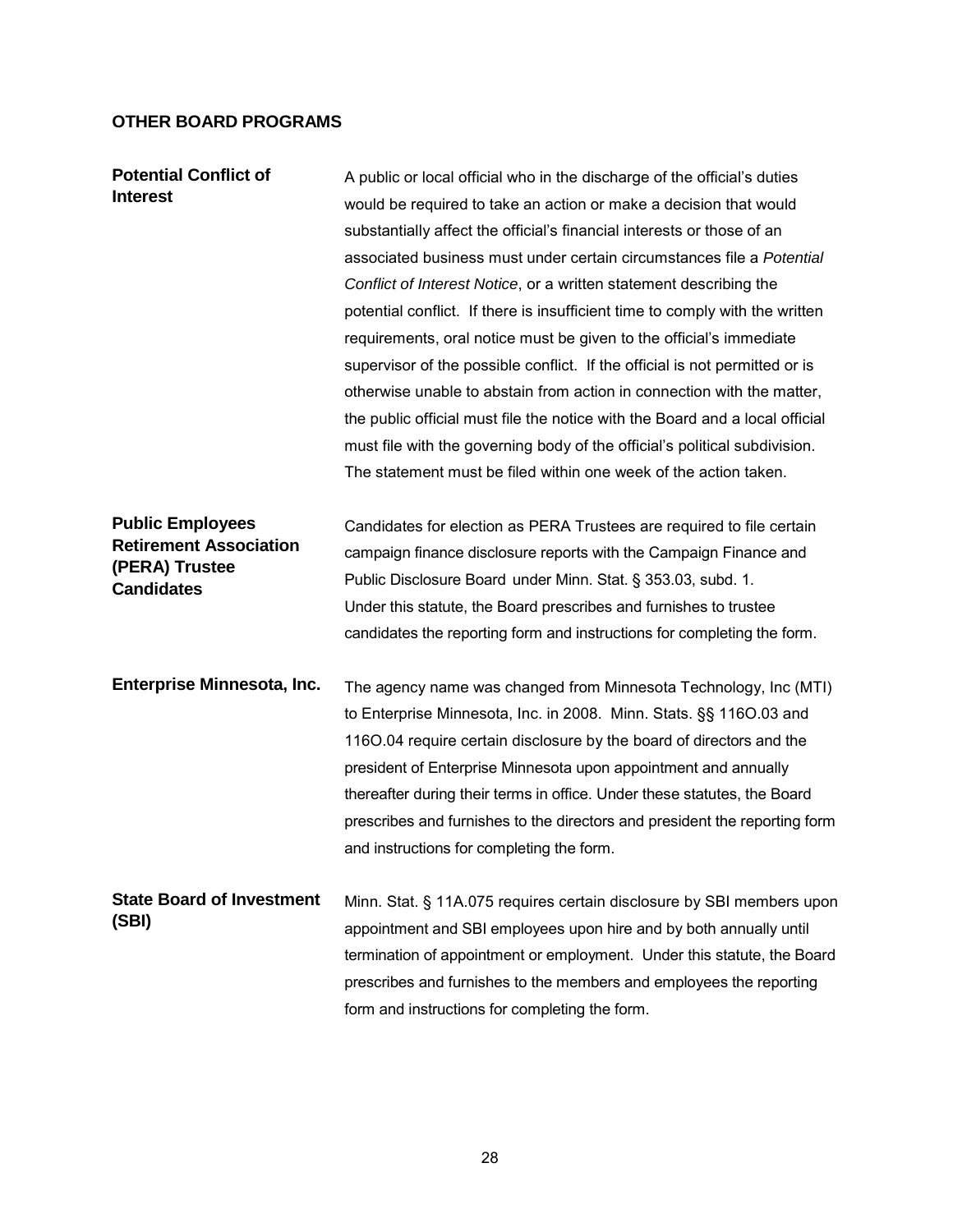**Representation Disclosure**  A public official who represents a client for a fee before any individual board, commission, or agency that has rule making authority in a hearing conducted under Minnesota Statutes Chapter 14, and in the cases of rate setting, power plant and powerline siting, and granting of certificates of need under Minn. Stat. § 216B.243, must file a *Representation Disclosure Statement* within 14 days after the appearance has taken place, disclosing the official's part in the action. **Local Pension Plans** Members of a governing board of a covered pension plan and the chief administrative officer of the plan are required to file certain statements of economic interest with the governing board under Minn. Stat. § 356A.06, subd. 4. The Office of the State Auditor prescribes the statement and instructions for completing the statement. The chief administrative officer of each covered pension plan must submit to the Campaign Finance and Public Disclosure Board a certified list of all pension board members who filed statements with the pension board no later than January 15th. Approximately 755 pension plans are required to file with

the Board under this law. The Board does not have jurisdiction over

enforcement of this certification requirement.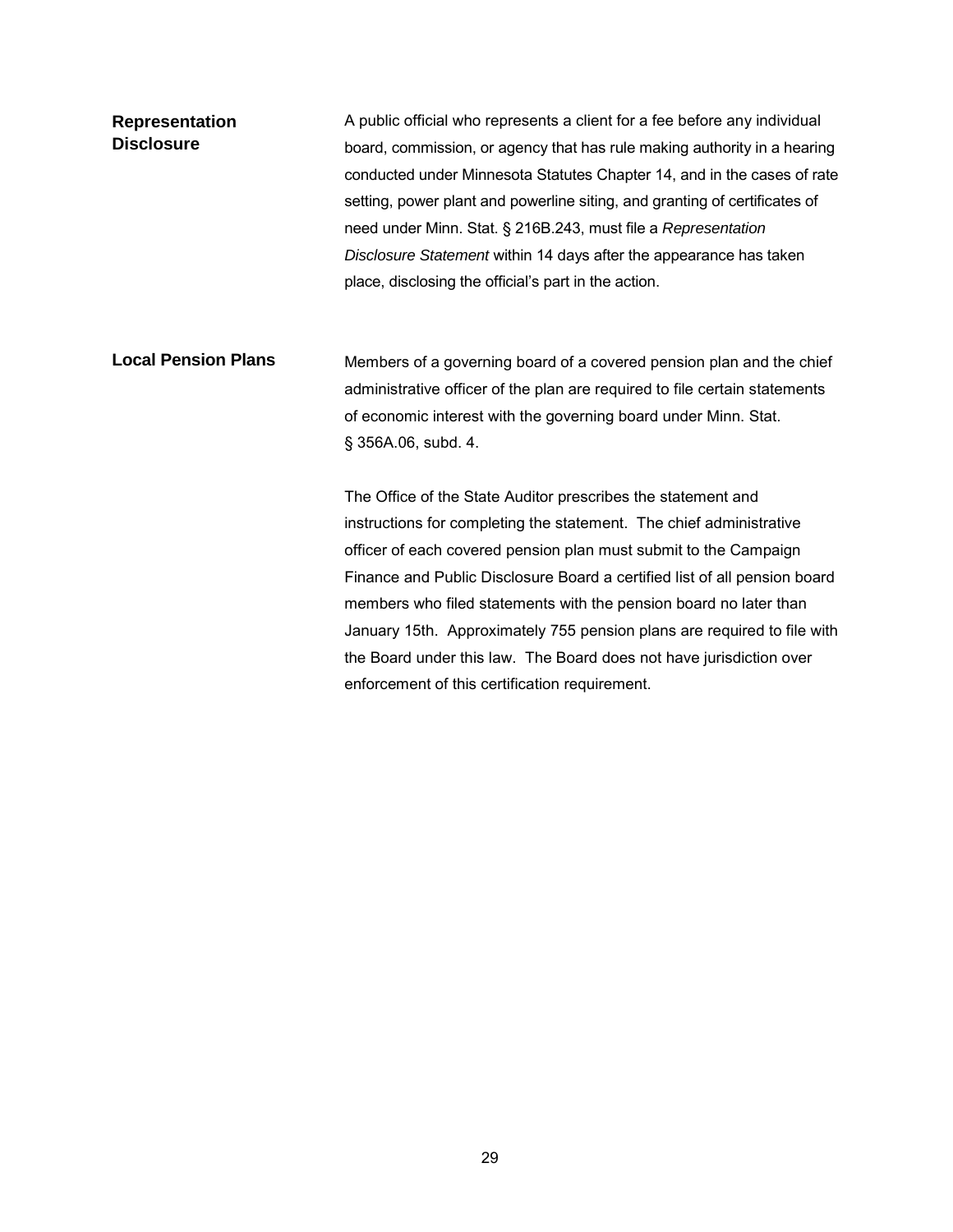#### <span id="page-33-0"></span>**STAFF DUTIES**

**Executive Director Facilitate achievement of the Board's goals and objectives. Set agenda** and prepare materials for Board and committee meetings. Direct all agency and staff operations. Draft advisory opinions for Board consideration. Serve as the Board's representative to the Legislature and the Executive Branch. Educate and assist clients in compliance with reporting requirements, limits, and prohibitions. Administer the preparation of the biennial budget. **Assistant Executive Director** Serve as advisor to the Executive Director and assist in management of the operations for the agency. Conduct complex investigations and prepare drafts for Board consideration. Reconcile and report on the Board's financial systems. Supervise the agency's compliance programs and information resources. Administer the state public subsidy payment program. Prepare and conduct training classes for clients on campaign finance reporting requirements. **Legal Analyst - Management Analyst (2 staff members hold this position)**  Perform legal analysis, make recommendations, and assist in agency administrative rulemaking and the conduct of Board investigations and drafting findings and orders for Board consideration. These positions also serve as an internal management consultant providing support and analysis to the Executive Director and Assistant Executive Director. **Compliance Officer**

**Investigator** Review reconciliation of reported contributions; perform compliance checks on campaign finance reports filed with the Board. Assist in the conduct of Board audits. Monitor cases for Revenue Recapture and Minnesota Department of Revenue Collections Division. Prepare and submit reports to the Department of Finance regarding civil penalties.

**Programs Administrator** Provide for distribution, collection, data entry, and filing of disclosure required by Chapter 10A. Collect, store, and retrieve data for the preparation and analysis of summaries of documents filed with the Board. Provide database advice and guidance to Board staff and clients.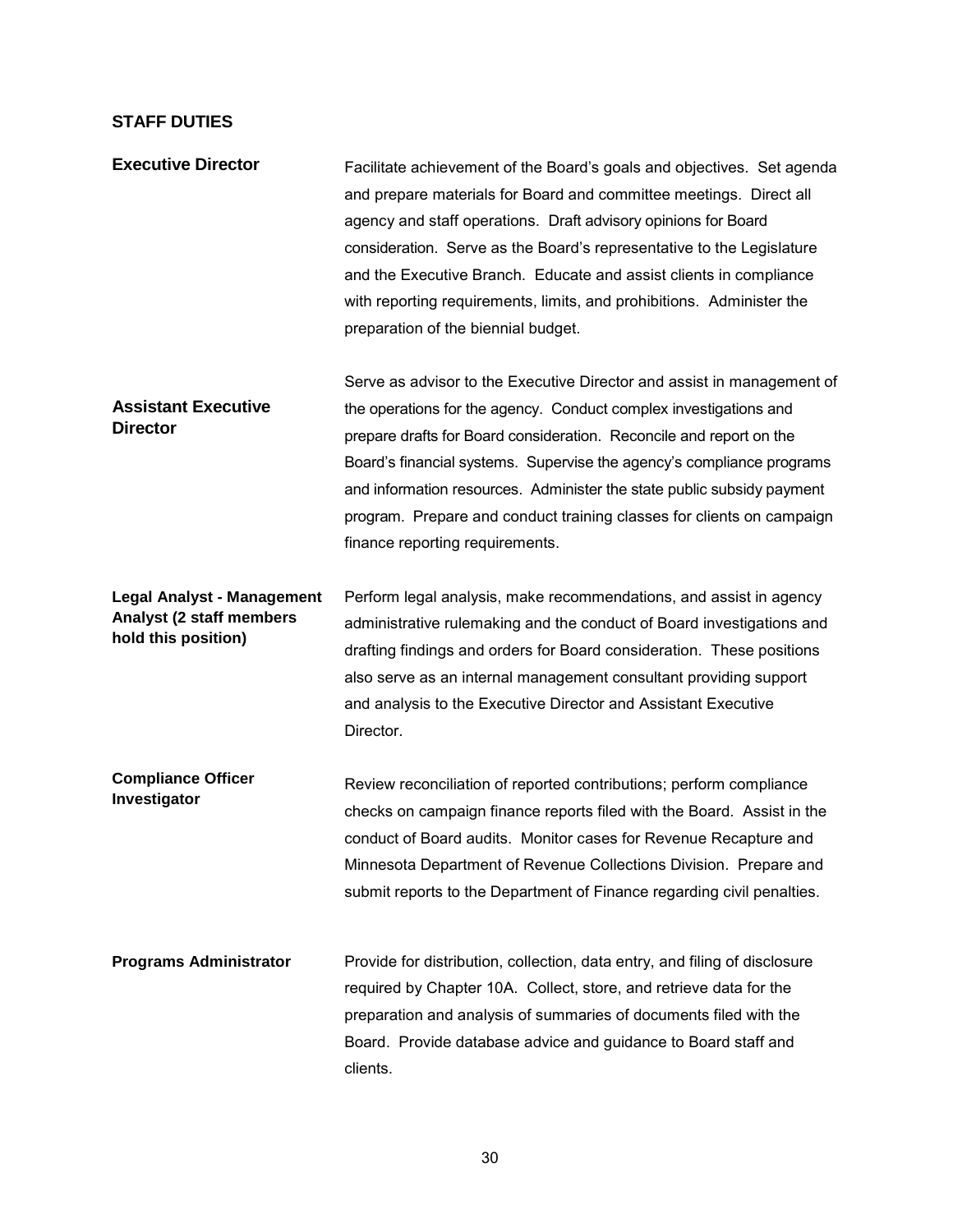| <b>Programs Assistant</b>                              | Provide assistance with data entry and initial desk review for all filed<br>reports. Assist with mailing, copying, and filing of all documents filed<br>with the Board in all agency programs. Maintain agency receipts for<br>deposit with the State Treasurer. Provide general administrative and<br>program support.                                                             |
|--------------------------------------------------------|-------------------------------------------------------------------------------------------------------------------------------------------------------------------------------------------------------------------------------------------------------------------------------------------------------------------------------------------------------------------------------------|
| <b>Information Technology</b><br><b>Specialist III</b> | Develop, maintain, and manage complex database applications to<br>support administration of all Board programs and activities.<br>Provide technical service, assistance and training to Board staff.<br>Develop, administer, and provide technical support for the Board's<br>website. Provide client training and support in the use of the Campaign<br>Finance Reporter Software. |
| <b>Information Technology</b><br><b>Specialist III</b> | Ensure that the technology resources of the Board support applicable<br>business rules and statutory obligations. Provide application design<br>development and administration in response to management requests.<br>Provide high-level programming. Design and support multiple complex<br>relational databases.                                                                  |

# <span id="page-34-0"></span>**Staff Salaries**

Fiscal Year 2014

| <b>Position</b>                                   | <b>Staff</b>         | FY 2014   |
|---------------------------------------------------|----------------------|-----------|
| <b>Executive Director</b>                         | Gary Goldsmith       | \$104,570 |
| <b>Assistant Executive Director</b>               | Jeffrey Sigurdson    | \$90,822  |
| Legal - Management Analyst                        | Jodi Pope            | \$30,581  |
| Legal - Management Analyst                        | <b>Kyle Fisher</b>   | \$22,541  |
| Investigator                                      | Joyce Larson         | \$53,975  |
| Information Technology Specialist 3               | Jon Peterson         | \$66,160  |
| Information Technology Specialist 3               | <b>Gary Bauer</b>    | \$57,097  |
| Office and Administrative Specialist Principal    | Marcia Waller        | \$44,910  |
| Office and Administrative Specialist Intermediate | <b>Andrew Schons</b> | \$3,809   |
| Office and Administrative Specialist Intermediate | Elizabeth Schroeder  | \$18,785  |
| <b>Total Salaries</b>                             |                      | \$493,250 |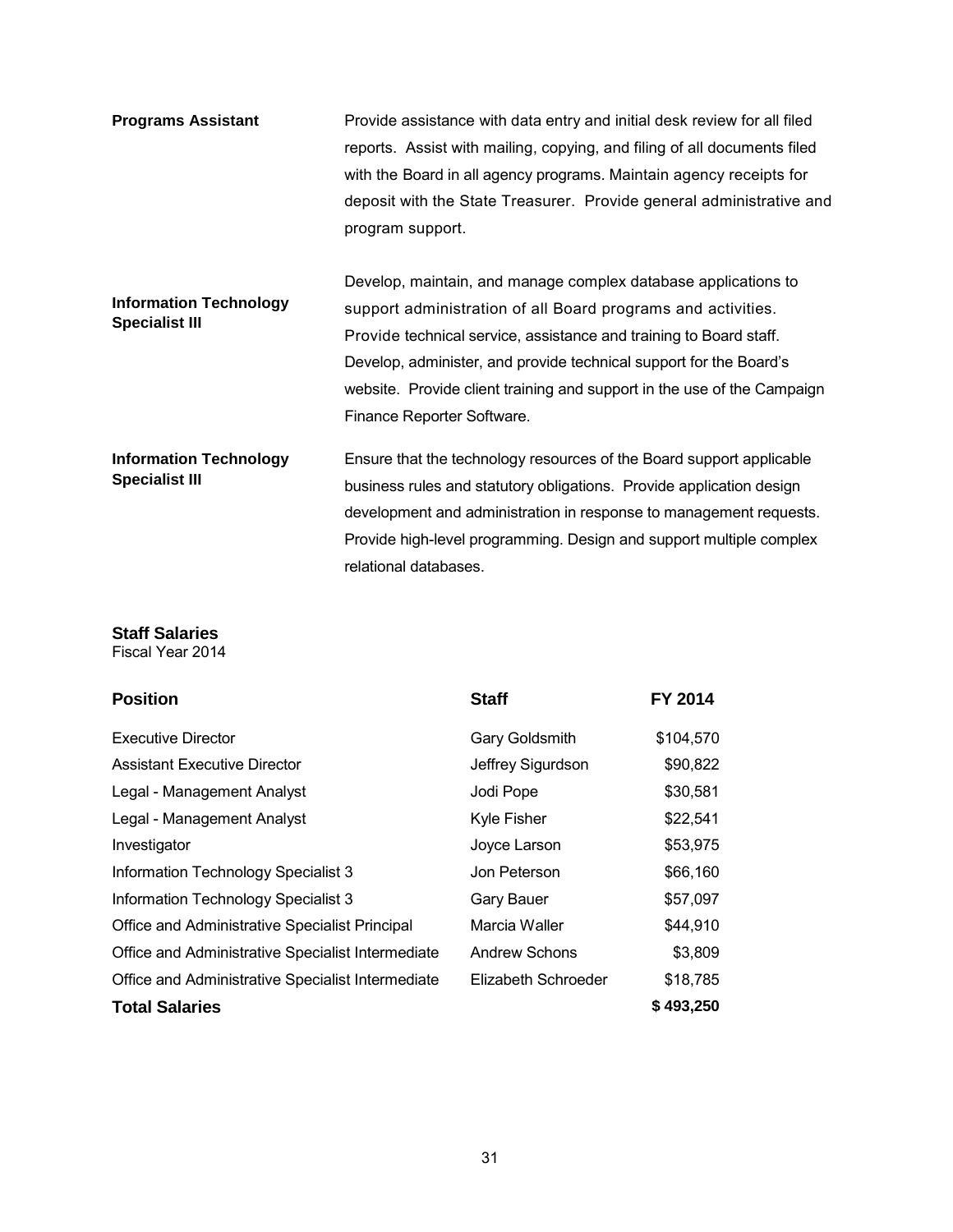# <span id="page-35-0"></span>**BOARD FINANCIAL INFORMATION**

Biennial Budget - Fiscal Year 2014

| <b>Income Summary</b>                                | FY 2014     |
|------------------------------------------------------|-------------|
| Appropriation                                        | \$1,000,000 |
| Total                                                | \$1,000,000 |
|                                                      |             |
| <b>Expenditure Summary</b>                           |             |
| Operating budget expenditures                        | (\$769,408) |
| Operating budget balance forward to fiscal year 2015 | (230,592)   |

### <span id="page-35-1"></span>**Board Operating Budget**

The Campaign Finance and Public Disclosure Board is funded by a direct appropriation from the Minnesota Legislature. The appropriation for fiscal 2014 was one million dollars. Funds not expended in the first year of a biennium roll forward into the next fiscal year. Over 80% of the Board's budget is used to pay the fixed costs of salary and benefits, rent, and postage for required mailings.

| <b>Salary and Benefits</b>                           | FY 2014   |
|------------------------------------------------------|-----------|
| Full time staff (salary and fringe)                  | \$600,907 |
| Part time staff (salary and fringe)                  | \$55,504  |
| <b>Other Employee Costs</b>                          | \$1,622   |
| Per diem for Board Members                           | \$4,565   |
| <b>Salary and Benefits Sub Total of Expenditures</b> | \$662,598 |
|                                                      |           |
| <b>Operating Expenses</b>                            |           |
| Office rent                                          | \$39,746  |
| Postage                                              | \$10,098  |
| Photocopy machine leases                             | \$3,507   |
| Travel                                               | \$4,174   |
| Printing                                             | \$540     |
| Staff development                                    | \$1,595   |
| <b>Board Meeting Expenses</b>                        | \$3,948   |
| Supplies and Software                                | \$4,211   |
| <b>MNIT</b> services                                 | \$7,548   |
| Court Reporter and Subpoena Costs                    | \$1,699   |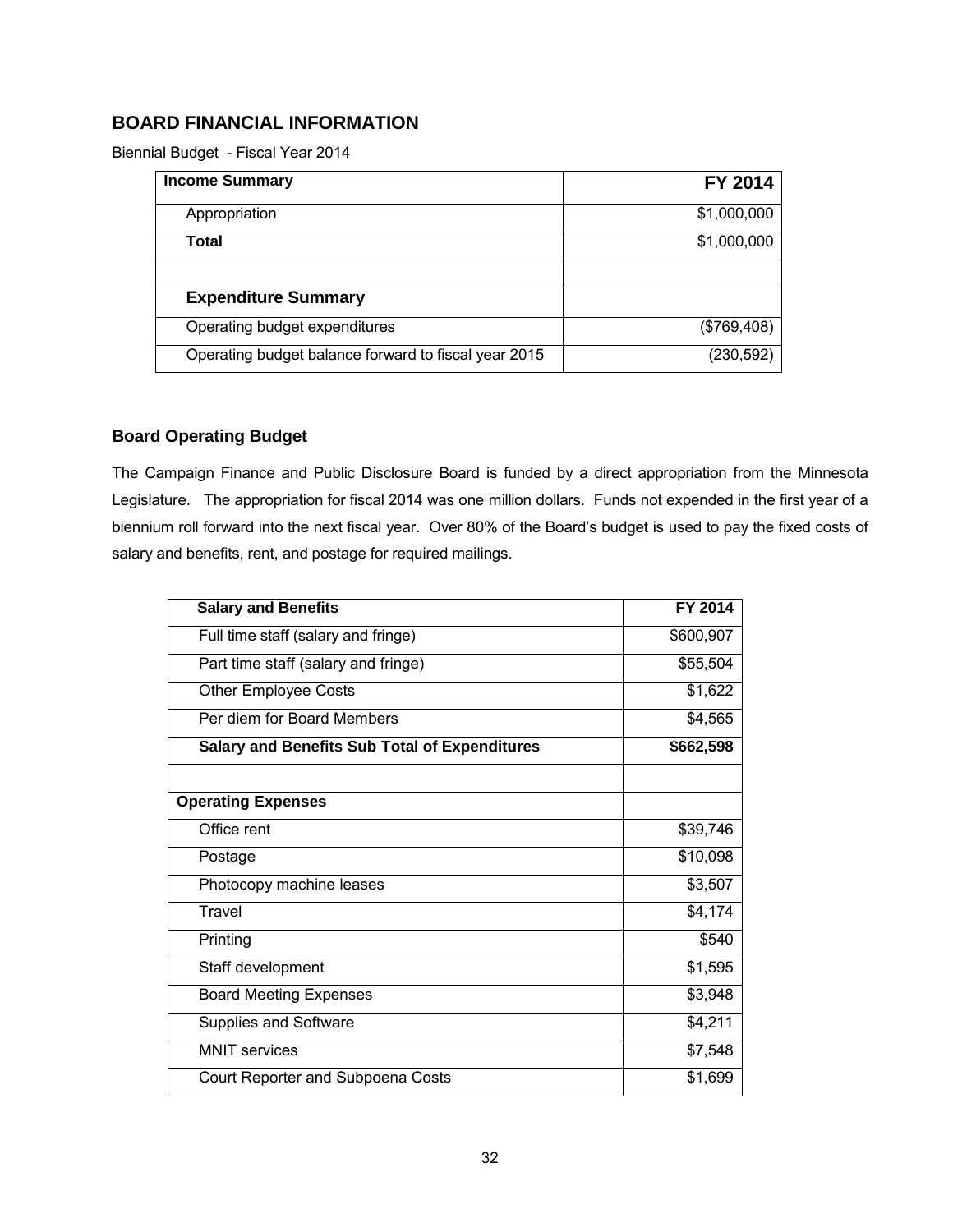| Equipment                                          | \$4,563   |
|----------------------------------------------------|-----------|
| <b>Computer Systems Development</b>                | \$16,763  |
| Information technology professional services       | \$8,016   |
| Other purchased services                           | \$402     |
| <b>Operating Expense Sub Total of Expenditures</b> | \$106,810 |
| <b>Board Operating Budget Total Expenditures</b>   | \$769,408 |